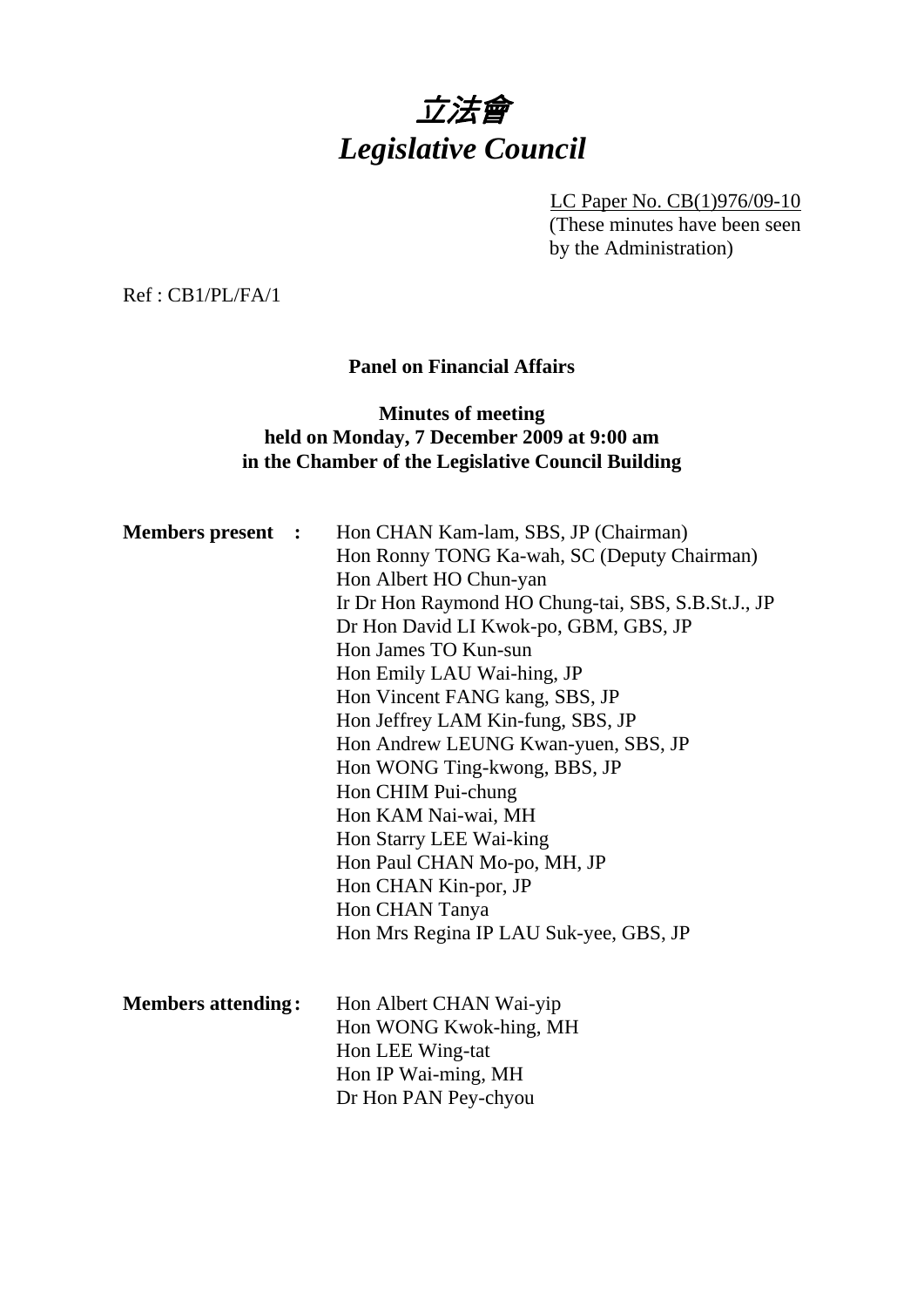|                                     |                  | <b>Members absent :</b> Dr Hon Philip WONG Yu-hong, GBS<br>Hon Abraham SHEK Lai-him, SBS, JP            |
|-------------------------------------|------------------|---------------------------------------------------------------------------------------------------------|
| <b>Public officers</b><br>attending | $\ddot{\bullet}$ | Agenda Items IV and V<br>Mr John TSANG, JP<br><b>Financial Secretary</b>                                |
|                                     |                  | Mr Freely CHENG<br>Administrative Assistant to Financial Secretary                                      |
|                                     |                  | Agenda Item IV                                                                                          |
|                                     |                  | Mrs Helen CHAN, JP<br><b>Government Economist</b>                                                       |
|                                     |                  | Agenda Item V                                                                                           |
|                                     |                  | Prof K C CHAN, SBS, JP<br>Secretary for Financial Services and the Treasury                             |
|                                     |                  | Mr Stanley YING, JP<br>Permanent Secretary for Financial Services and the<br>Treasury (Treasury)        |
|                                     |                  | <b>Agenda Item VI</b>                                                                                   |
|                                     |                  | Mr John LEUNG, JP<br>Deputy Secretary for Financial Services and the Treasury<br>(Financial Services) 3 |
|                                     |                  | Mr E T O'CONNELL, JP<br><b>Official Receiver</b>                                                        |
|                                     |                  | Ms May LEE<br><b>Assistant Official Receiver (Legal Services) 2</b>                                     |
| <b>Clerk in attendance:</b>         |                  | Ms Rosalind MA<br>Chief Council Secretary (1)5                                                          |
| <b>Staff in attendance:</b>         |                  | Mr Noel SUNG<br>Senior Council Secretary (1)4                                                           |
|                                     |                  | <b>Ms Haley CHEUNG</b>                                                                                  |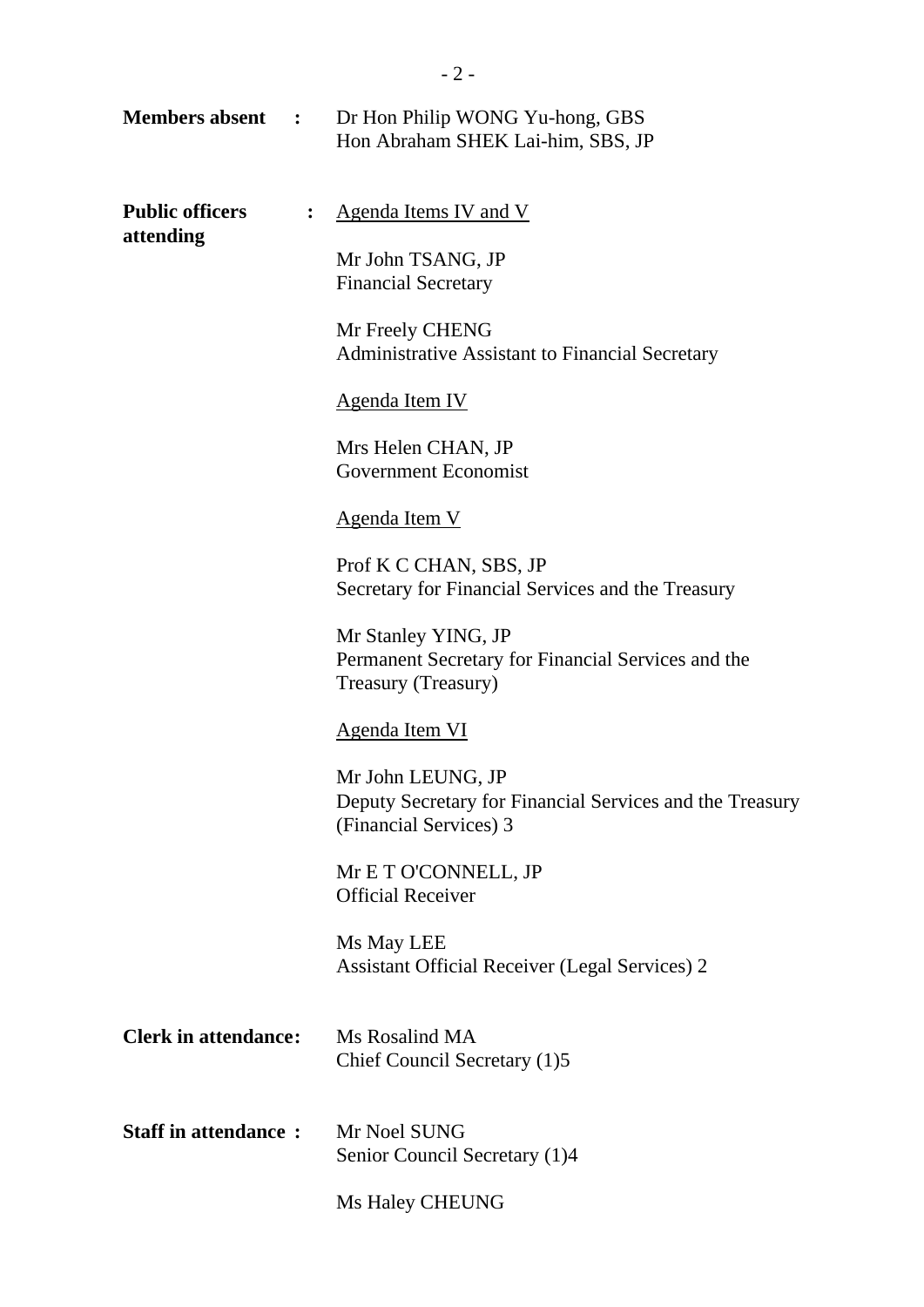| $\mathbf I$  | <b>Confirmation of minutes of meeting and matters arising</b>      |                                                                                                                                                                                                      |
|--------------|--------------------------------------------------------------------|------------------------------------------------------------------------------------------------------------------------------------------------------------------------------------------------------|
|              | (LC Paper No. CB(1)526/09-10                                       | — Minutes of meeting on 2 November<br>2009)                                                                                                                                                          |
|              | The minutes of the meeting held on 2 November 2009 were confirmed. |                                                                                                                                                                                                      |
| $\mathbf{I}$ | Information papers issued since the last meeting                   |                                                                                                                                                                                                      |
|              | (LC Paper No. $CB(1)220/09-10(01)$                                 | -Securities and Futures Commission<br>(SFC)'s<br>release<br>dated<br>press<br>30 October 2009 on further changes<br>proposed to regulation of structured<br>products                                 |
|              | LC Paper No. $CB(1)220/09-10(02)$                                  | consultation<br>$-$ SFC's<br>paper<br>"Possible reforms to the prospectus<br>regime in the Companies Ordinance<br>and the offers of investments regime<br>in the Securities and Futures<br>Ordinance |
|              | LC Paper No. $CB(1)296/09-10(01)$                                  | -Hon Albert CHAN's letter dated<br>13 October 2009 on termination of<br>bank accounts of remittance agents                                                                                           |
|              | LC Paper No. $CB(1)296/09-10(02)$                                  | - Administration's response to Hon<br>CHAN's<br>Albert<br>letter<br>dated<br>13 October 2009                                                                                                         |
|              | LC Paper No. $CB(1)487/09-10(01)$                                  | -Hon Ronny TONG's letter dated<br>2 November 2009 setting out his<br>concern about progress of the<br>investigation of the alleged breaches<br>of the Listing Rules by the CITIC<br>Pacific Limited  |
|              | LC Paper No. $CB(1)487/09-10(02)$                                  | — Administration's written response to<br>Hon Ronny TONG's concern                                                                                                                                   |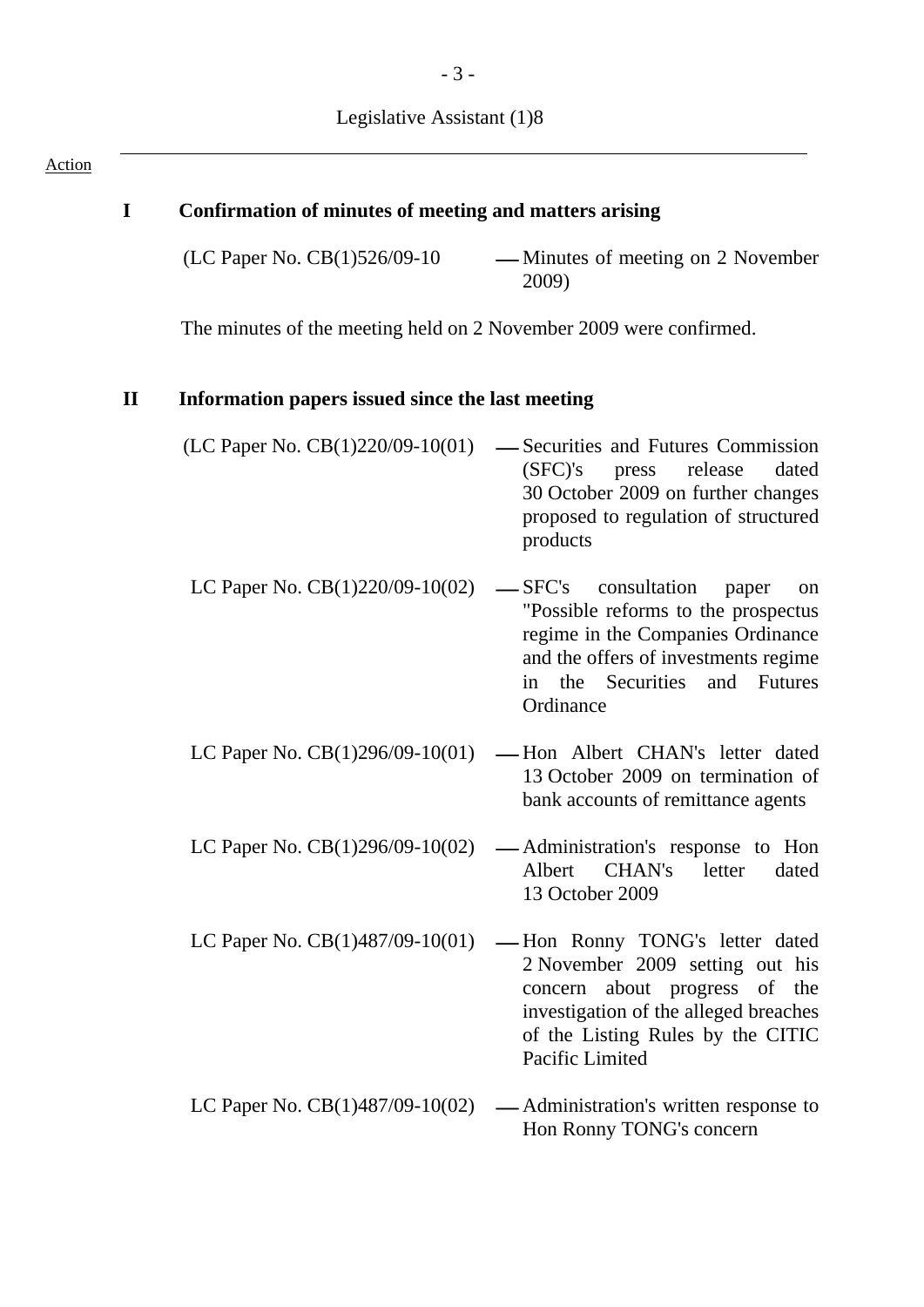| LC Paper No. $CB(1)532/09-10(01)$ — Letter dated 30 November 2009 |  |  |  |
|-------------------------------------------------------------------|--|--|--|
| from the Chief Executive Officer of                               |  |  |  |
| Hong Kong Deposit Protection                                      |  |  |  |
| Board (HKDPB) (English version                                    |  |  |  |
| only)                                                             |  |  |  |
|                                                                   |  |  |  |

- LC Paper No.  $CB(1)532/09-10(02)$  Report on the public consultation on strengthening the operation of the Deposit Protection Scheme
- LC Paper No.  $CB(1)532/09-10(03)$  Press release issued by HKDPB on the report
- LC Paper No.  $CB(1)555/09-10(01)$  Hon Ronny TONG's letter dated 20 November 2009 on the Hong Kong Exchanges and Clearing Limited (HKEx)'s consultation paper on acceptance of Mainland accounting and auditing standards and Mainland audit firms for Mainland incorporated companies listed in Hong Kong (Chinese version only)
- LC Paper No.  $CB(1)$ 555/09-10(02) Submission dated 27 October 2009 on HKEx's consultation paper on acceptance of Mainland accounting and auditing standards and Mainland audit firms for Mainland incorporated companies listed in Hong Kong from the Professional Commons to HKEx (English version only)
- LC Paper No.  $CB(1)556/09-10(01)$  Hon CHAN Kam-lam's letter dated 27 November 2009 to the Secretary for Financial Services and the Treasury on issues relating to the share price of Asian Citrus Holdings Limited (Chinese version only)
- LC Paper No.  $CB(1)559/09-10(01)$  Hon Mrs Regina IP's letter dated 27 November 2009 setting out her further questions on the operation of the Hong Kong Mortgage Corporation Limited (English version only)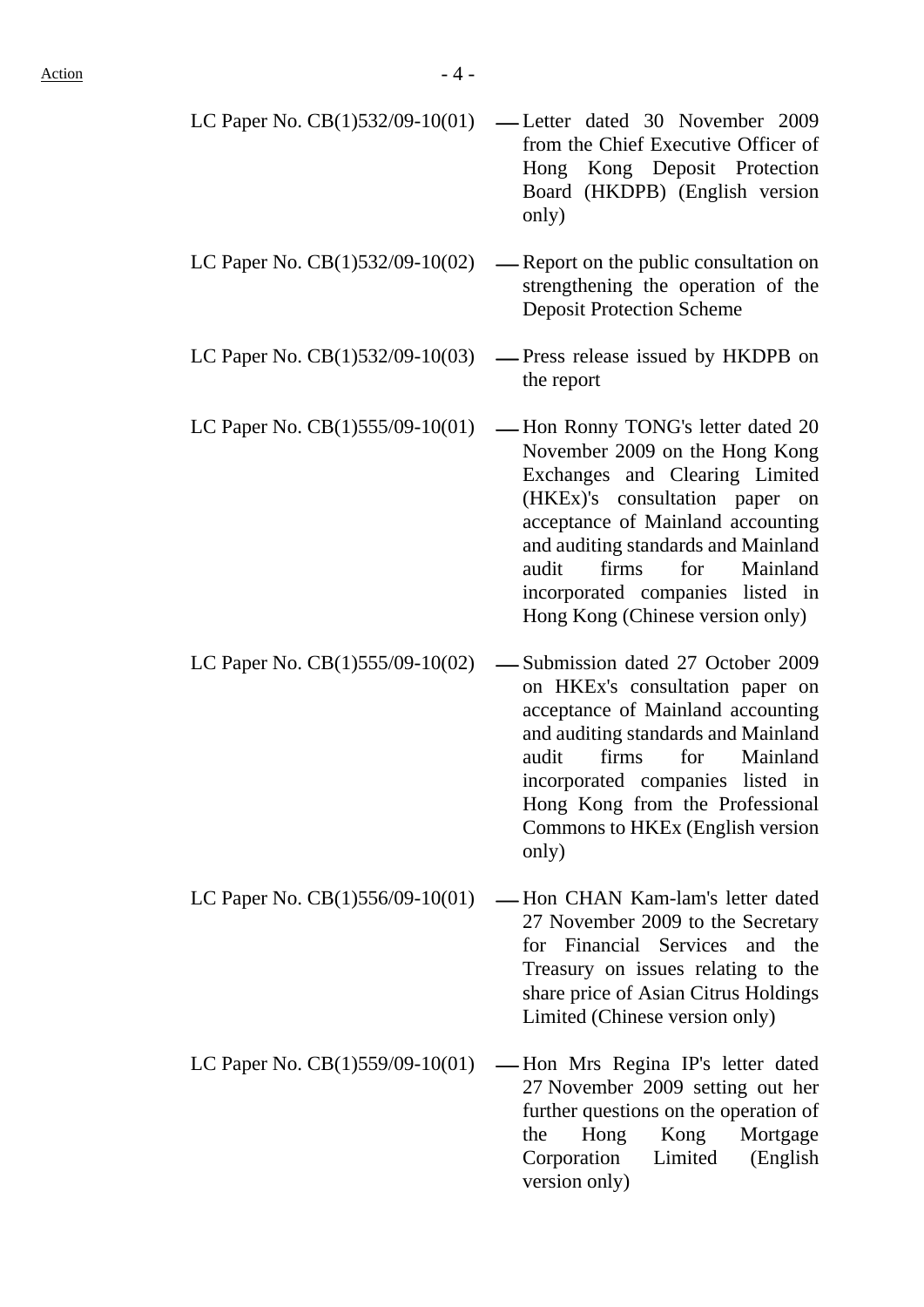LC Paper No.  $CB(1)554/09-10(01)$  — Administration's information paper on permanent redeployment of one Chief Assessor post from Unit 2 to the Headquarters Unit in the Inland Revenue Department)

2. Members noted the information papers issued since the last regular meeting on 2 November 2009.

## **III Date of next meeting and items for discussion**

 $(LC$  Paper No.  $CB(1)528/09-10(01)$  — List of outstanding items for discussion

LC Paper No.  $CB(1)528/09-10(02)$  — List of follow-up actions)

### Meeting in January 2010

3. Members agreed to discuss the following items proposed by the Administration at the next regular meeting scheduled for 4 January 2010:

- (a) Companies Ordinance rewrite;
- (b) To abolish the case stated procedure as stipulated in section 69 of the Inland Revenue Ordinance (Cap. 112) and to empower the Board of Review to impose pre-hearing directions and sanctions for non-compliance; and
- (c) Proposal to revise fees and charges for services not directly affecting people's livelihood under the purview of the Treasury Branch.

Issues relating to the listing of Asian Citrus Holdings Limited

4. Ms Starry LEE referred to her letter tabled at the meeting concerning the share price movements on the day of listing of Asian Citrus Holdings Limited. Ms LEE requested that the Administration and the regulators be invited to a meeting of the Panel to explain the relevant issues. Mr James TO shared Ms LEE's concern and supported her request. The Chairman said that he had written to the Administration raising questions on the subject, and would circulate the Administration's response for members' information once this was available. Mr Jeffrey LAM said that as far as he understood, the Securities and Futures Commission (SFC) was in the process of making enquiries and collecting information on the trading of Asian Citrus Holdings Limited on its debut trading day in Hong Kong. Mr LAM was of the view that the subject could be arranged for discussion at a Panel meeting sometime later when the preliminary findings of SFC's investigation were available.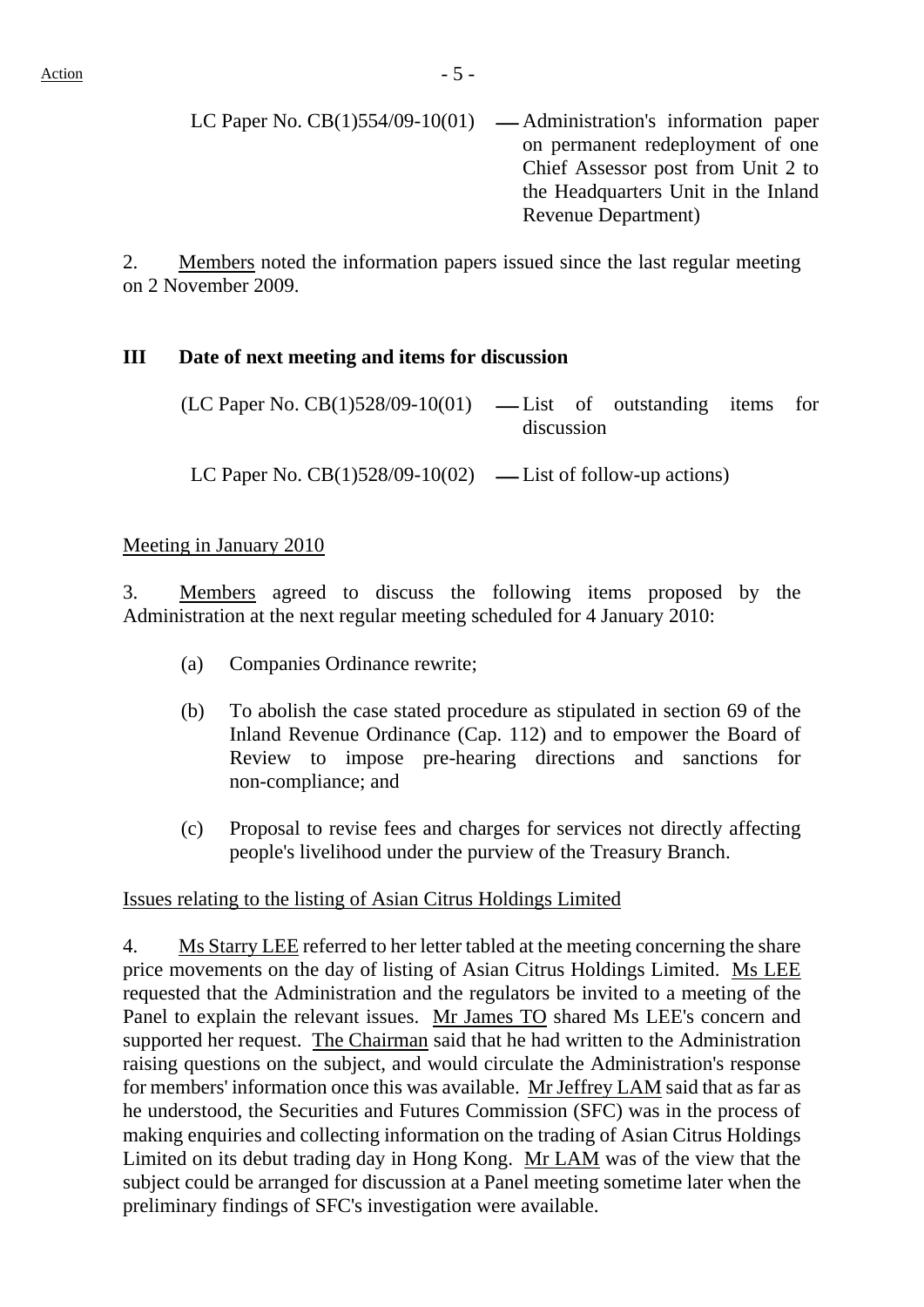5. Members agreed that a special meeting be arranged to discuss issues relating the listing of Asian Citrus Holdings Limited, and representatives from the Financial Services and the Treasury Bureau, SFC and the Hong Kong Exchanges and Clearing Limited be invited to attend the meeting and provide information to facilitate the discussion.

(*Post-meeting note*: With the concurrence of the Panel Chairman, a special meeting was arranged on 21 December 2009 to discuss the issues relating to the listing of Asian Citrus Holdings Limited. Members were informed of the meeting arrangements vide LC Paper No. CB(1)657/09-10 on 11 December 2009.)

## **IV Briefing by the Financial Secretary on Hong Kong's latest overall economic situation**

| (LC Paper No. CB(1)379/09-10 | — Third Quarter Economic Report<br>2009 and the press release                                                                    |
|------------------------------|----------------------------------------------------------------------------------------------------------------------------------|
|                              | LC Paper No. $CB(1)528/09-10(03)$ — Administration's paper on Hong<br>Kong's recent economic situation<br>and near-term outlook) |

## Briefing by the Administration

6. At the invitation of the Chairman, Financial Secretary (FS) gave a brief introduction on the risks and challenges facing the economy of Hong Kong amid the global financial crisis, and progress of Government measures to cope with the challenges. Although the downside risks facing the global economy were gradually receding, economic fundamentals in the United States (US) and European countries remained weak. It was thus too early to judge whether the global financial crisis was fully over. The Dubai World incident was a timely reminder of the potential risks and volatility in the global financial markets. FS further pointed out that while the local segments in the economy fared quite well in recent period, sluggish external demand continued to pose a drag on the local economy. That domestic demand was able to hold steady despite the severe shocks from the external environment reflected, on one hand, better fundamentals of the economy, and, on the other hand, the cushion rendered by the several rounds of relief packages of the Government. Indeed, it was encouraging to see unemployment rate edging down progressively in recent period, in tandem with the generally more positive attitude of employers in hiring new hands.

7. FS said that employment would usually lag behind economic recovery, and as such the Government would continue to adopt the strategy of stabilizing the financial markets, supporting enterprises and preserving jobs until the recovery process was firmly in place and employment turned visibly better. To provide the conditions for economic recovery, the Government had already announced an extension of the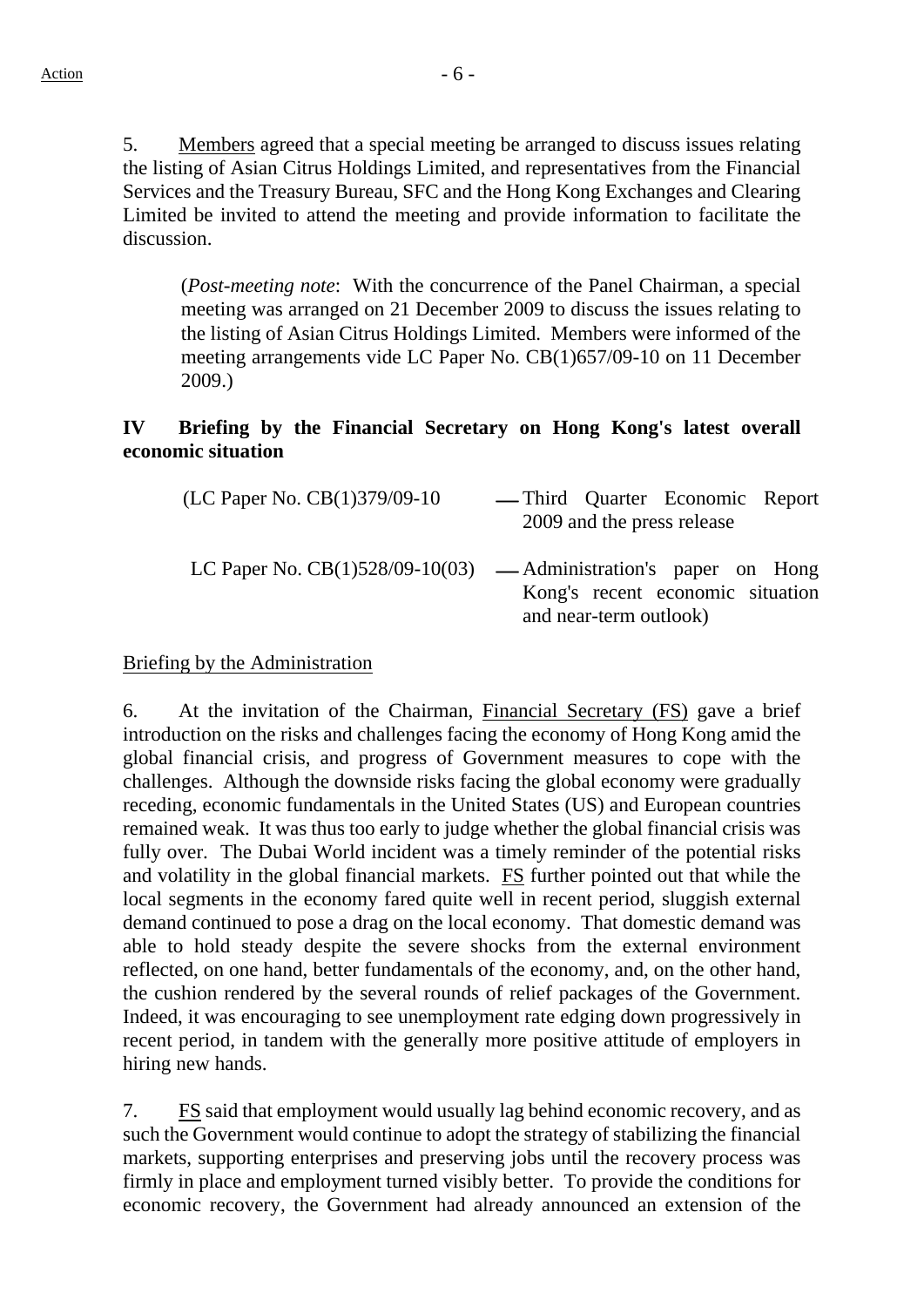period of the enhanced loan guarantee schemes to June 2010. Under the two special loan guarantee schemes, about 15 300 enterprises had already been granted loans amounting to \$63.6 billion, thus indirectly protecting some 270 000 jobs for the employees which these enterprises hired. Turning to the near term outlook, FS expected the economy to resume positive year-on-year growth in the fourth quarter of 2009. But he also warned that while the economy was poised to return to positive annual growth in 2010, the recovery path could be uneven in face of the still considerable risks and uncertainties in the external environment. The Government would continue to stay vigilant to the global economic development, and take appropriate measures to deal with the challenges. He further cautioned market participants and investors to exercise prudence in managing the risks in their investments.

8. At the invitation of the Chairman, Government Economist (GE) gave a powerpoint presentation on the latest developments in the Hong Kong economy, the updated economic forecasts for 2009 as a whole and the economic outlook for 2010. The salient points highlighted in the presentation were as follows:

- (a) The Hong Kong economy had entered the nascent stage of recovery. The Gross Domestic Product (GDP) expanded further by 0.4% in the third quarter of 2009, after a notable rebound in the second quarter, leading to a further tapering of the year-on-year decline from 3.6% to 2.4%. Total exports of goods continued to fall notably by 13.2% in real terms year-on-year in the third quarter of 2009. Export of services showed a more visible improvement in the same quarter, expanding by 4.6% quarter-to-quarter. Local consumer sentiment revived further in the third quarter of 2009, with private consumption expenditure expanding further by 0.5% quarter-to-quarter and returning to positive year-on-year growth of 0.2%.
- (b) Overall investment spending revived to a small increase of 1.4% in the third quarter over a year earlier. This was driven by a 34.4% surge in public sector construction work. Business sentiments turned up distinctly in the third quarter of 2009, with the latest Quarterly Business Tendency Survey results showing the first positive net balance on near-term business prospect since the global financial crisis last year. Inflationary pressure basically subsided. The underlying consumer price inflation turned slightly negative in July, and held steady at -0.3% from July to October 2009.
- (c) The labour market showed signs of improvement after a period of successive worsening since late 2008. The seasonally adjusted unemployment rate showed the first decline in the third quarter of 2009 since the onset of the global financial crisis, and edged down further to 5.2% in August to October 2009.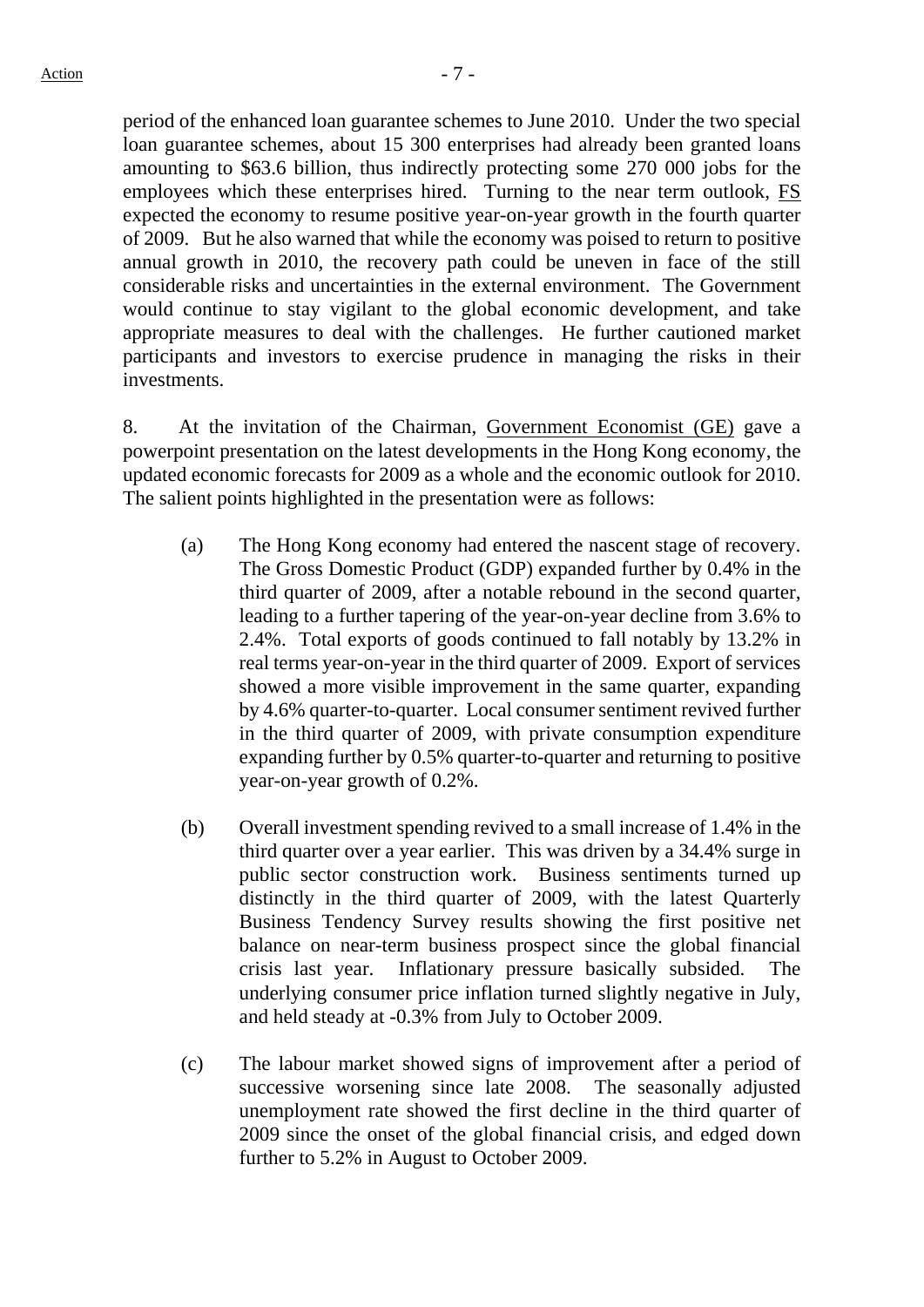- (d) Amidst the low interest rate environment consequential to the quantitative easing around the world, and boosted further by signs of recovery in the global economy, the earlier market risk aversion sentiment had subsided considerably, leading to a continued inflow of funds into the Asian asset markets. The Hong Kong stock market had seen a strong rebound since March 2009, and rallied further in the third quarter of 2009. The recent Dubai World incident sounded a warning to the world that the global financial crisis was not yet over, and the financial markets would remain volatile. As far as residential property prices were concerned, the prices of small/medium-sized flats in September were only around 3% higher than the peaks in 2008, while those for large flats were broadly the same. The home purchasing affordability notched up to 36.5% in the third quarter of 2009, yet still notably lower than the 20-year average of 52.6%. The level of speculative activities in the first nine months of this year was still slightly lower than the average in the past five years, indicating that the market was largely end-user led.
- (e) GDP for 2009 as a whole was forecast to contract by 3.3% in real terms, revised up from the earlier forecast decline of 3.5% to 4.5% in August 2009. While the Hong Kong economy was poised to return to positive growth in 2010, the pace and strength of the recovery were still subject to considerable uncertainties, especially when the advanced economies currently were still being single-handedly supported by large fiscal measures. The "toxic assets" in the US and European financial systems, the deleveraging process that was needed to restore health in the banking sector, the timing and pace of exit strategies by the governments of major economies, and the potential rise in protectionism were the key risk factors that had to be closely watched over.

## Discussion

*Economic recovery and inflationary pressure*

9. Mr Jeffry LAM remarked that while Hong Kong had fared well in meeting the challenges of the global financial crisis with the packages of relief measures, the economic recovery was still subject to the risks of external factors, such as the strategies of US and European governments to exit from quantitative easing. Mr LAM enquired about the measures to facilitate a smooth economic recovery for Hong Kong.

10. FS advised that being a small and externally-oriented economy, the economic recovery of Hong Kong would inevitably be affected by external factors. The Government would monitor closely the evolving situation of the global economy and financial markets, including the exit strategies of the overseas governments from quantitative easing. Responding to Mr LAM's further concern about public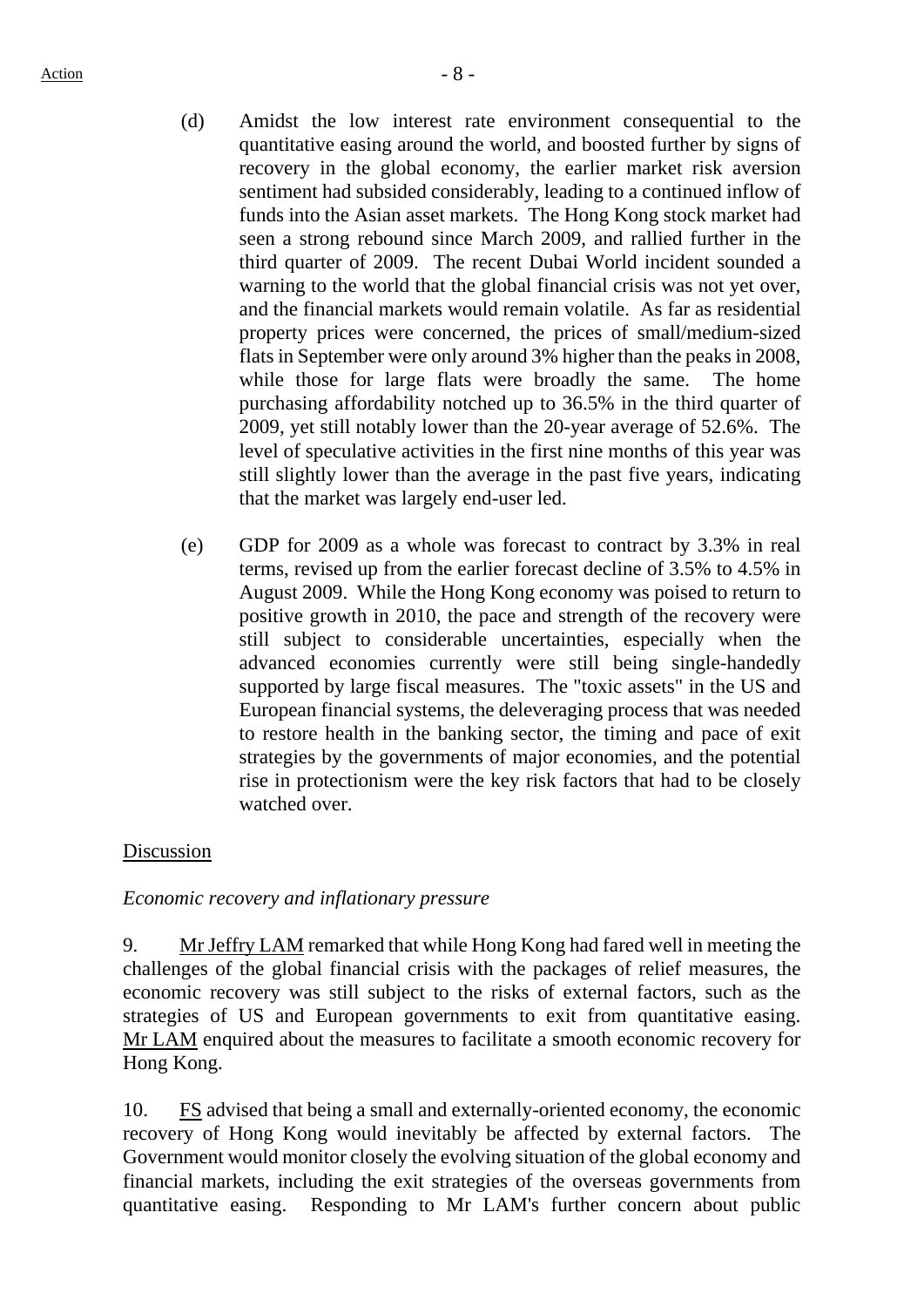consultations by SFC on the sale of investment products, FS advised that SFC had launched public consultation on proposals to enhance investor protection, having regard to lessons learnt in the Lehman Brothers incident. FS said that appropriate measures would be introduced taking into consideration best international practices and responses from the investing public and market players.

11. Mr Jeffrey LAM and Ms Starry LEE expressed concern about the impact of the recent Dubai World incident on the economic development of Hong Kong, notably on the pace for development of Islamic finance and on the investment returns of Mandatory Provident Fund funds arising from market volatilities.

12. FS advised that while the Dubai World incident had wide repercussions on the global economy, its impact on the local banking sector would be very small, as the banks' exposure to Dubai World-related business was only about 0.1%. The Government would closely monitor the impact of the incident on Hong Kong's economy, notably the possible impacts on investors' sentiment and confidence. Investors should stay alert of the asset markets volatilities and be prudent in their investments. The Government would take forward the plans for development of Islamic finance in Hong Kong having regard to the impact of the Dubai World incident on the Islamic markets.

13. Mr Andrew LEUNG expressed concern about the surge in asset prices as a result of capital inflow, and enquired about measures to be taken by the Government in face of the possible inflationary pressure, and strategies for exit from quantitative easing adopted by overseas governments. Mr WONG Ting-kwong shared Mr LEUNG's concern about measure to tackle the inflation problem, in light of recent increase in public utility charges.

14. FS said that Hong Kong being an international financial centre had in place sound and robust financial infrastructure and regulatory regime to cope with the inflow and outflow of capital. The real challenge was how to contain the risks of asset market bubble arising from massive capital inflows into the economy. The key indicator to watch was loan growth, because asset market inflation was usually accompanied by excessive leveraging and hence substantial credit growth. On this, aggregate loans were still lower than a year earlier, and the loan-to-deposit ratio was actually lower than the level just before the global financial crisis. From this angle, signs of asset market bubbles were not that apparent right now. But the risks were building up, as the abundance of liquidity due to quantitative easing had led to a surge in asset prices in many Asian markets and Hong Kong was no exception. The Government would monitor closely the developments and take appropriate measures to contain the risk of asset price bubbles. In particular, the measures introduced by the Hong Kong Monetary Authority to tighten up mortgages for the very luxury end had been quite effective in stabilizing the property market. Once again, FS cautioned market participants and investors to pay attention to the risks in asset markets when liquidity was withdrawn by Central Banks around the globe. As to the risk of inflation hike in 2010, FS said that given the expected slow pace of global economic recovery, overall inflation in next year was likely to be still rather contained.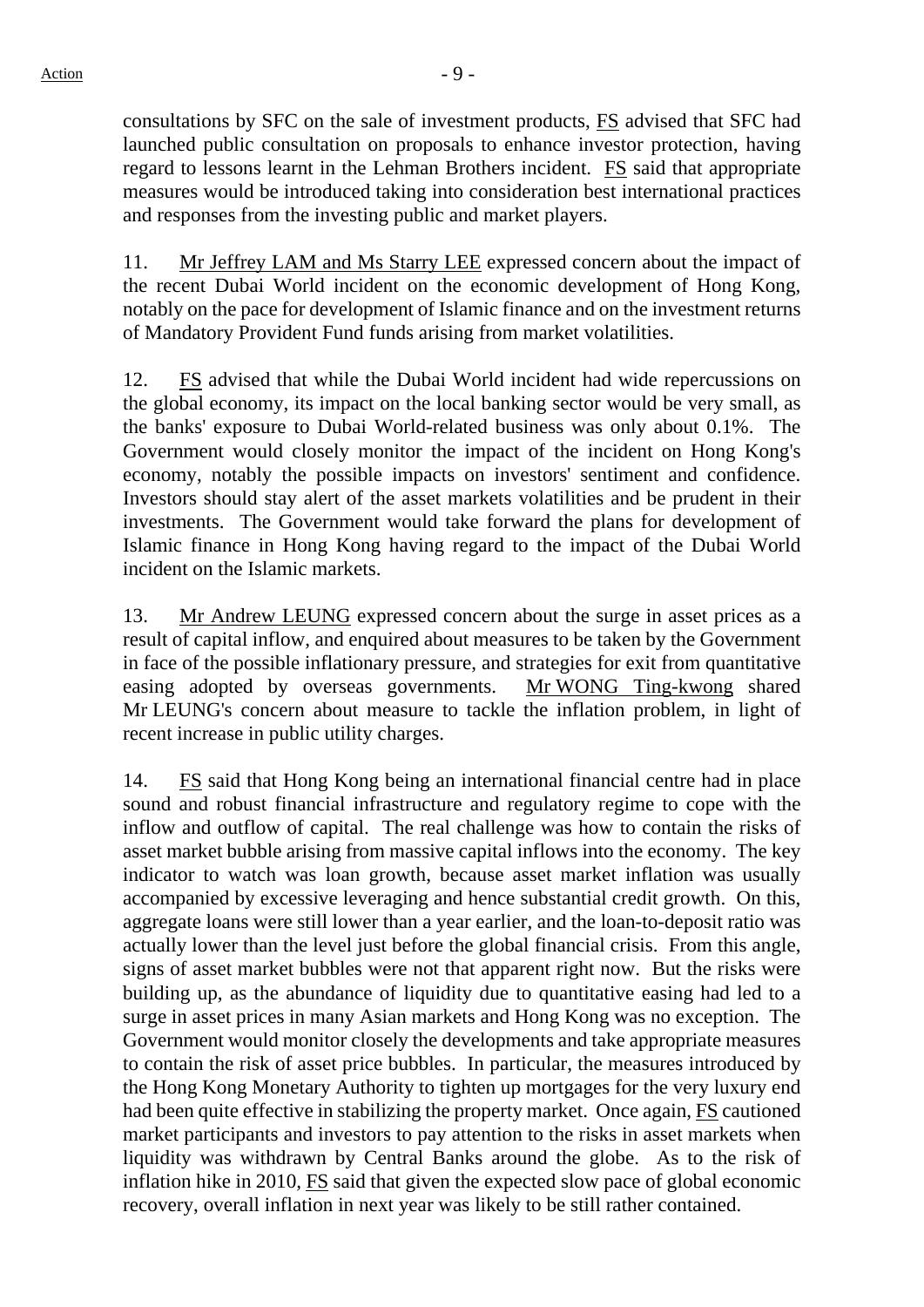15. Responding to Mr Ardrew LEUNG's further enquiry, FS said that the Government had noted the liquidity problem faced by SMEs and had extended the enhanced loan guarantee schemes for SMEs for half a year until June 2010. The Government would keep in view the financial and economic development and consider the need for any further measures nearer the time.

16. Mrs Regina IP asked whether the strong side Convertibility Undertaking (CU) introduced under the refinements of the Linked Exchange Rate (LER) system, in 2005 would be reviewed so as alleviate the impact of capital inflow and the weakening US dollar on the value of Hong Kong dollar. She was of the view that this might also help curb the inflationary pressures on the economy of Hong Kong. In reply, FS explained that the refinements of the LER system with introduction of the strong side and weak side CUs had helped maintain monetary stability during market volatilities in the recent years. Such refinements would not have any impact on inflation.

## *Property market*

17. Referring to recent reports about high transaction prices for luxury flats, Mrs Regina IP was concerned that the inflow of hot money to the property market had caused surge in prices of residential properties. Such escalation of property prices would have advert impact on the affordability of middle-income households to purchase their homes, and also increase the risks of asset price bubbles. Mrs IP enquired about measures to tackle the problem and prevent the formation of asset price bubbles. The Deputy Chairman expressed similar concern.

18. FS advised that abundance of liquidity under quantitative easing was in fact much needed to pull the global economy from the brink of the most severe recession in recent history. It had helped relieve the pressure of credit crunch, and had contributed to the global economic recovery, and Hong Kong benefited as a result. But the side effects were the risks of asset market inflation. On this, FS pointed out that there were no obvious signs of huge asset market bubble at present, because total bank loans were still 5% down when compared with the year before, the affordability of average households in purchasing property remained better than the 20-year average, and the Hang Seng Index was still some 30% lower than the peak in late 2007. The Government and the financial regulators would nevertheless stay vigilant to the risk of asset market bubble, keep a close watch-over on market developments and would take appropriate countervailing prudential measures as necessary to contain such risks.

19. The Deputy Chairman and Mr LEE Wing-tat were concerned that amendments of the Stamp Duty Ordinance (Cap. 117) in 1999 enabling property buyers to defer payment of stamp duty had in effect facilitate speculative activities in luxury flats and benefit those engaging in speculative investments. The Deputy Chairman suggested that consideration be given to revising the Stamp Duty Ordinance to say, setting a cap on the prices of properties eligible for deferred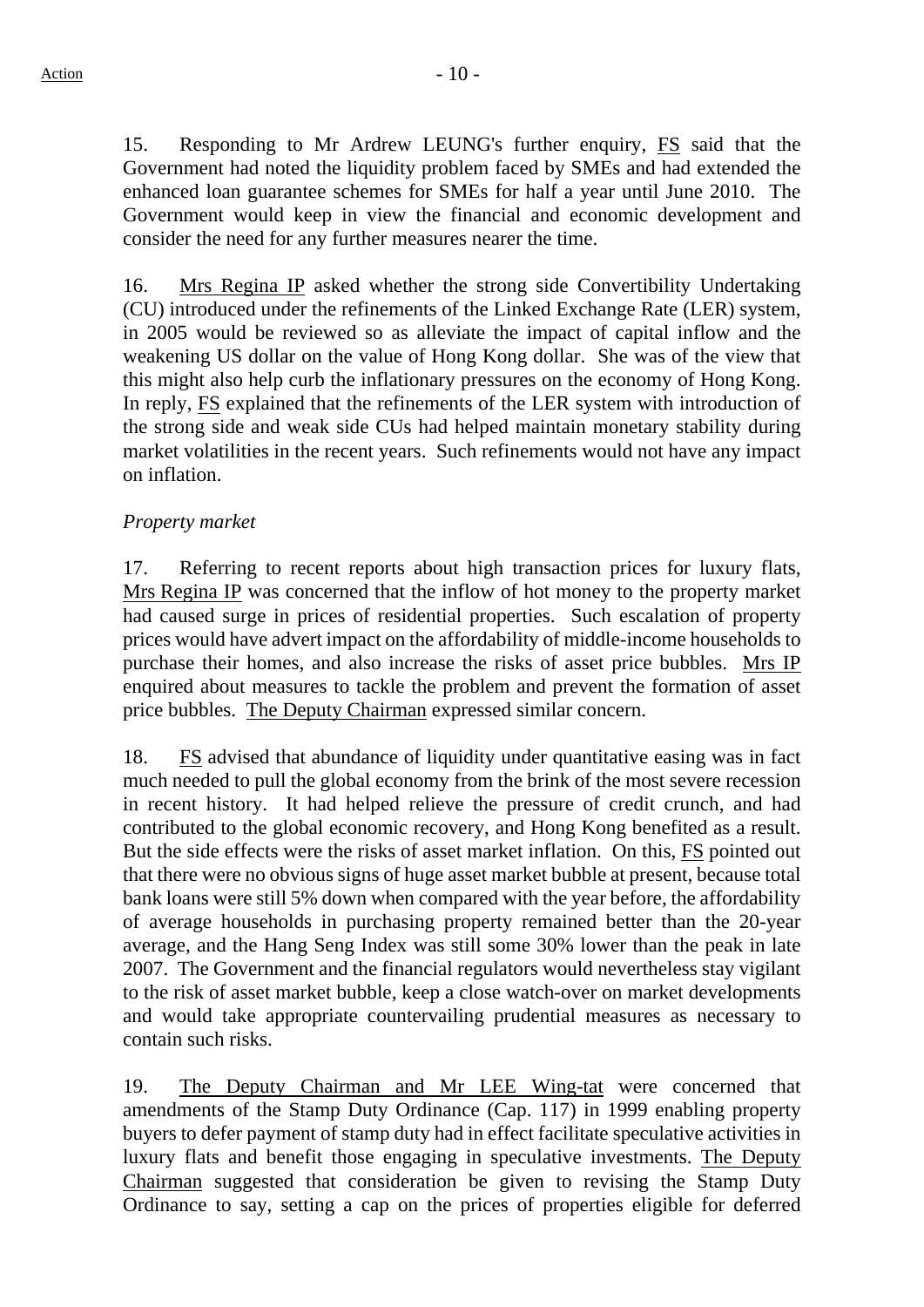payment of stamp duty so that only buyers of middle or smaller-sized flats could enjoy such arrangement.

20. FS advised that under the existing legislation, buyers of all types of property could opt for deferred payment of stamp duty. He noted Members' views on the existing arrangement for further consideration.

21. Mr LEE Wing-tat expressed concern that although the Government maintained that asset prices were still stable, many people such as the newly wedded and fresh graduates had difficulties in purchasing their homes. Mr LEE asked whether more detailed information and analysis of the prices of different categories of residential properties could be provided. Mr LEE was also concerned that the payment plans offered by property developers included different forms of loans to attract purchasers, increasing the total loan-to-value ratio above the 70% limit and hence might increase the risk of problematic loans.

22. FS said that the recent property price surge was in part driven by very low interest rate, although the market was generally healthy at the present stage. As such, he cautioned that while the home purchasing affordability (i.e. the ratio of medium household income to mortgage payment for a 45-square metre flat) remained rather low when compared to the 20-year average, it could worsen considerably if mortgage rates were to rise back to a more normal level. Hence, prospective home buyers should pay attention to the risk of a sudden upsurge in their monthly mortgage payment when excessive liquidity was taken away from the global financial markets.

## *Wealth gap*

23. The Deputy Chairman remarked that a higher GDP did not necessarily reflect that the standard of living of the general public had improved. He requested that FS's briefing should include statistics on the income disparity between the rich and the poor.

24. Mr Albert CHAN opined that the Government had only reported the good signs of the economy, and dismissed lightly the economic challenges faced by Hong Kong. Despite the Government's reports on reduction of the unemployment rate and number of the Comprehensive Social Security Assistance recipients, many people in the low-income groups were still facing much financial hardship. Mr CHAN opined that FS should include in his briefing a report and analysis of the situation of the low-income households, such as statistics on the number of these living in property and the Gini Coefficient.

25. In response, FS said that the Government was concerned about the wealth gap and the welfare of the underprivileged. FS pointed out that in addition to the safety net to cater for the basic needs of the underprivileged, measures had been implemented in areas like education, housing, medical and social welfare to provide assistance to the needy and low-income groups. The resources allocated to these areas had increased considerably over the last ten years. Additional one-off relief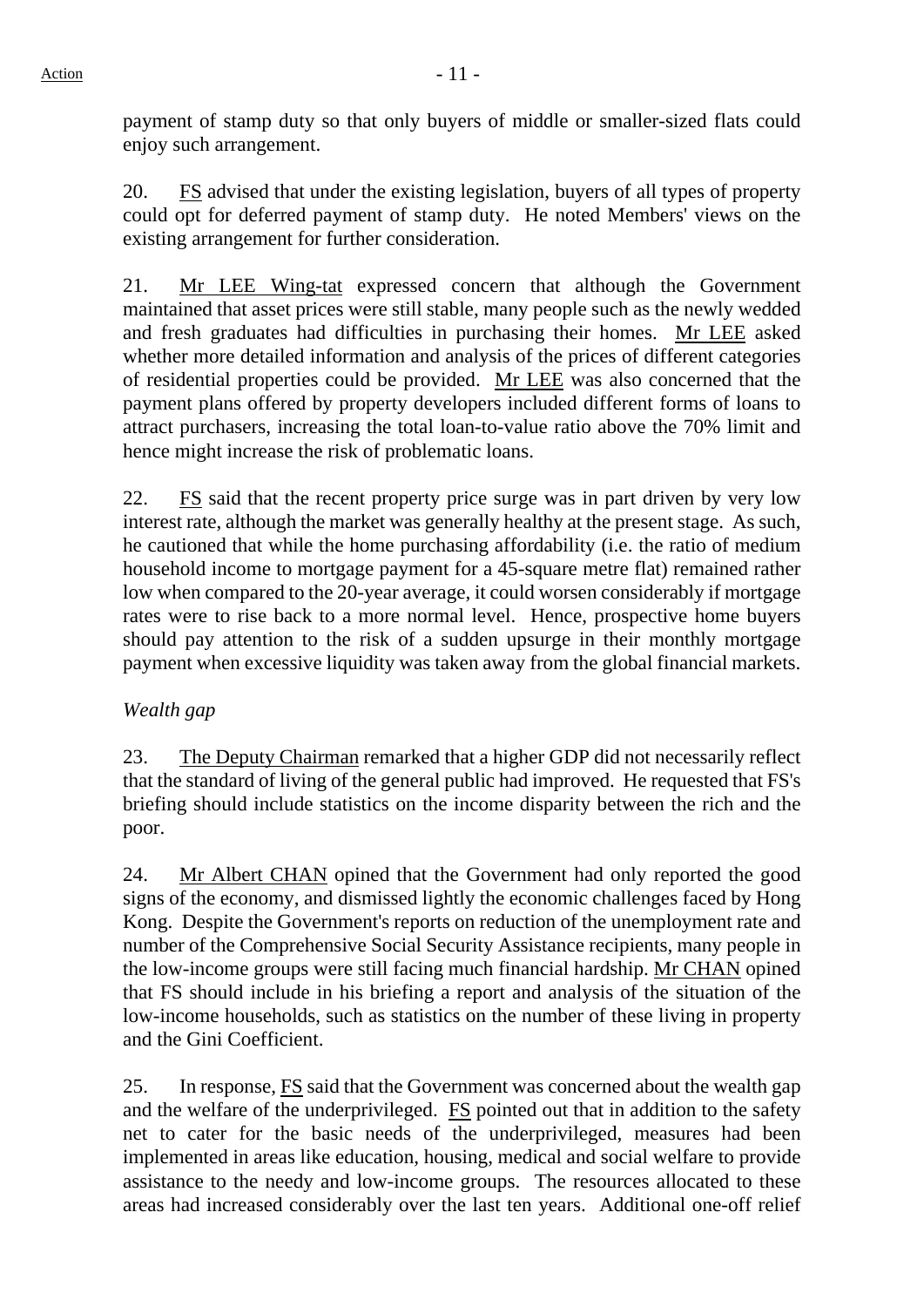measures were also introduced to help the disadvantaged groups to tide over the difficulties of economic downturn. GE supplemented that while property market volatilities could affect owners' perception of their wealth, the major factors affecting consumer spending were their income, job security and confidence in the economy. GE pointed out that a regular update on the movement of household income was in fact provided in FS's regular briefings on the economic situation, with special focus on the income situation of the lower strata of the community. However, the calculation of the Gini Coefficient would require detailed and accurate statistics of income at the very top and very bottom end of the population, which could only be collected from population census once every five years.

26. Ms Emily LAU opined that an analysis on the disparity between the rich and the poor should be provided in FS's regular briefing, instead of merely highlighting the latest situation of household income. Noting that a recent survey revealed that the population of the low-income households was about 1.23 million, which was still on the rise, Ms LAU requested the Administration to provide analysis on the number of low-income households, so that Members could assess whether these households had really benefited from the economic recovery, and the actual situation of the wealth gap. Ms LAU questioned why the disparity between the rich and the poor continued to widen despite the resources allocated for education and training/re-training. The Administration should devise measures to tackle the problem of a widening wealth gap in Hong Kong.

27. FS reiterated that the Administration had provided Members with updated analysis on low income groups, including their short-term change and long-term trends, and their composition over time, in his regular briefings. GE added that due to the demographic phenomenon of ageing population, there was a visible increase in the number of retired elderly households in the past decade. The number of persons in the low-income households who were economically inactive had also increased from 1.3% to 1.7% of the total population, mainly due to the increase of single parent families and patients suffering from chronic disease. FS advised that the Government had allocated resources to tackle the problem of poverty and provide assistance to different groups in the community. In the long term, creating more job opportunities through promoting overall economic development should still be the most effective way to improve the livelihood of those in the low-income households.

28. Mr Albert HO was concerned about the increase in the number of low-income households. A survey conducted by the Hong Kong Confederation of Trade Unions revealed that while pay rise for executives had been significant in the past few years, there had been little pay increase for lower-skilled workers. Mr HO pointed out that based on "the users pay" principle, the low-income groups had to pay for certain social and medical services provided by the public sector. Mr HO opined that the Government should devise a taxation system which would enable a fair and effective re-distribution of wealth.

29. FS said that the increase in the number of low-income households in the third quarter of 2009 was mainly due to the global financial crisis and the resultant high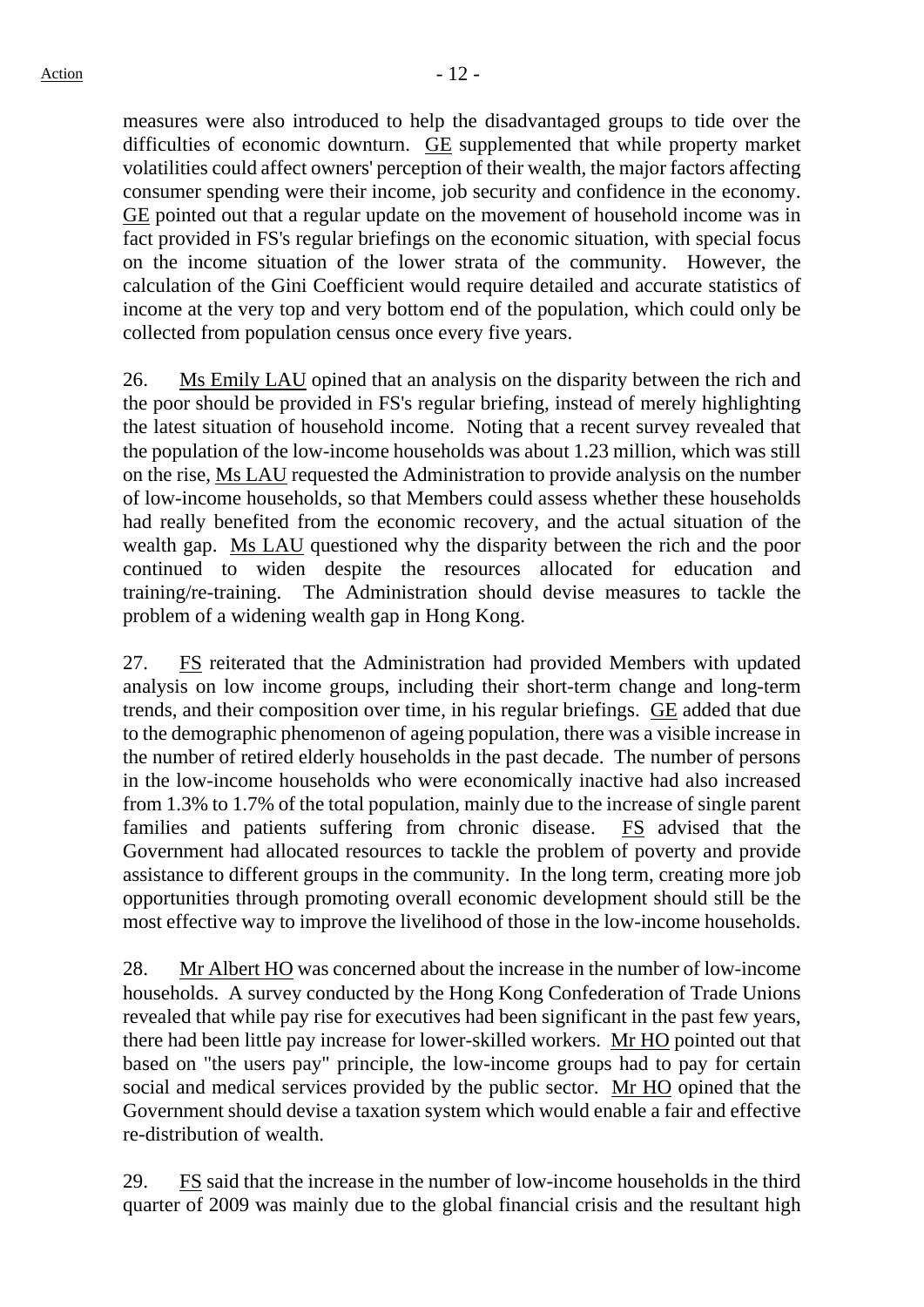unemployment rate. The low-income groups could apply for waiver on fees and charges imposed on social and health services. The Welfare Services Panel would be consulted on various welfare measures to assist the low-income groups and the underprivileged.

## *Employment*

30. Ir Dr Raymond HO said that the rate of economic recovery could be assessed based on the improvement in GDP, consumer sentiment and unemployment rate. Ir Dr HO was concerned that the unemployment rate had increased from 3.4% in the third quarter of 2008 to 5.2% in the third quarter of 2009, an increase of over 50%, and that for the construction sector stood at a even higher level of 7.9%. In addition to speeding up the implementation of the major infrastructure projects, Ir Dr HO opined that the Government should provide more support to the development of labour intensive capital works projects. Ir Dr HO pointed out that while over 100 projects and been submitted to the Public Works Subcommittee in 2008-2009, the Government had only submitted about 30 projects to the Subcommittee in the current session. Ir Dr HO called on the Government to devise a balanced and steady public works programme, so as to maintain a steady workload for the construction sector.

31. In response, FS said that the surge in unemployment rate in Hong Kong was part of a global phenomenon, and it was encouraging to see unemployment rate leveling off from 5.4% in the second quarter of 2009 to 5.2% in the third quarter of 2009. By comparison, the unemployment rates in the US and European countries were much higher, reaching double-digit levels over the same period. He pointed out that the Government's relief measures, measures to preserve jobs, and speeding up the small and medium sized construction projects had helped improve the employment rate of the construction industry by a significant extent. With the capital works expenditure from 2010 onwards expected to reach \$50 billion, this should help generate more employment opportunities for the construction sector, which in turn should help reduce the overall unemployment rate further.

32. Noting the significant rebound in exports of service in the third quarter, Ir Dr HO enquired about the source of growth in the third quarter and its near term outlook. In reply, GE said that one key source of growth in export of services in the third quarter came from the significant bounce-back in inbound tourism, after a temporary relapse in the second quarter caused by the Human Swine Influenza. Another major factor was the revival of exports of financial services in tandem with the increase in Mainland-related IPO activities in the quarter. But exports of trade-related services were still sluggish. Looking ahead, exports of services were likely to pick up further in the quarters ahead. While both inbound tourism and financial services should continue to benefit from the positive Mainland factor, the negative drag from external trade was also expected to recede progressively in tandem with the global recovery.

33. Ms Starry LEE pointed out that when the implementation of the major infrastructure projects entered their peak in the coming few years, the demand for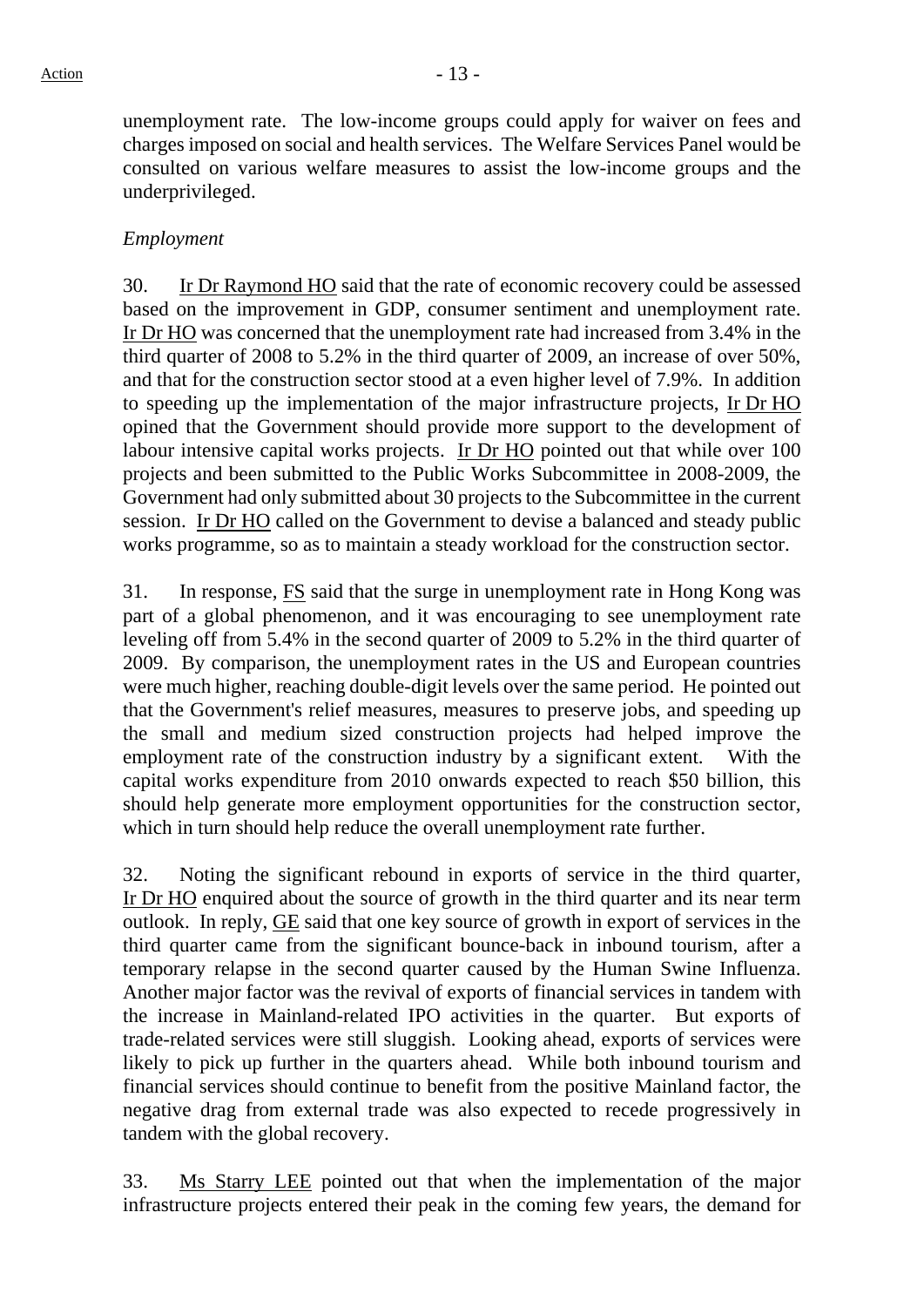skilled workers and professionals in the construction industry would increase. On the other hand, Ms LEE was concerned about the high unemployment rate of young people. She enquired about the manpower planning strategy of the Government in meeting the needs of the construction sector, and creating jobs for youngsters.

34. FS pointed out that during the economic rebound between mid 2003 and mid 2008, the unemployment rate was able to come down successively and overall wages and salaries had also risen as a result. This highlighted the importance of sustained economic growth in generating jobs for our population, including the more vulnerable groups like the youngsters. As to the issue of ensuring our manpower could fit in well with the needs of the economy, FS said that the overall policy direction continued to rest with education, training and retraining. While he would ensure that adequate resources would continue to be devoted to education and training, the relevant bureaux would look into the manpower demand of individual sectors and assess the need to fine tune the Government's education, training and retraining programme accordingly.

## **V 2010-2011 Budget consultation**

 $(LC$  Paper No.  $CB(1)528/09-10(04)$  — Information pack for the Financial Secretary's consultations on the 2010-2011 Budget)

## Briefing by the Financial Secretary

35. At the invitation of the Chairman, FS gave a powerpoint presentation on the background information for the 2010-2011 Budget consultation. FS highlighted the following points:

- (a) On economic performance and prospects, the economy rebounded notably in the second quarter and then improved further in the third quarter. The unemployment rate edged down to 5.2% in August to October 2009. The several rounds of relief measures amounted to some \$87.6 billion, equivalent to 5.2% of GDP. Being a small and open economy, Hong Kong's well-being was inevitably affected by global fluctuations. The economy was forecast to contract by 3.3% for 2009 as a whole, and the headline inflation for 2009 as a whole was forecast to average 0.5%. The Government would follow the principle of "from welfare to self-help" in tackling poverty, creating job opportunities, mobilizing the business community to support social initiatives, and improving the livelihood of low-income groups and the disadvantaged.
- (b) On government expenditure, the total recurrent expenditure increased by some \$46.5 billion or 26% over the past 10 years. Spending on education, social welfare, health and security together accounted for 68.3% of total recurrent government expenditure in the 2009-2010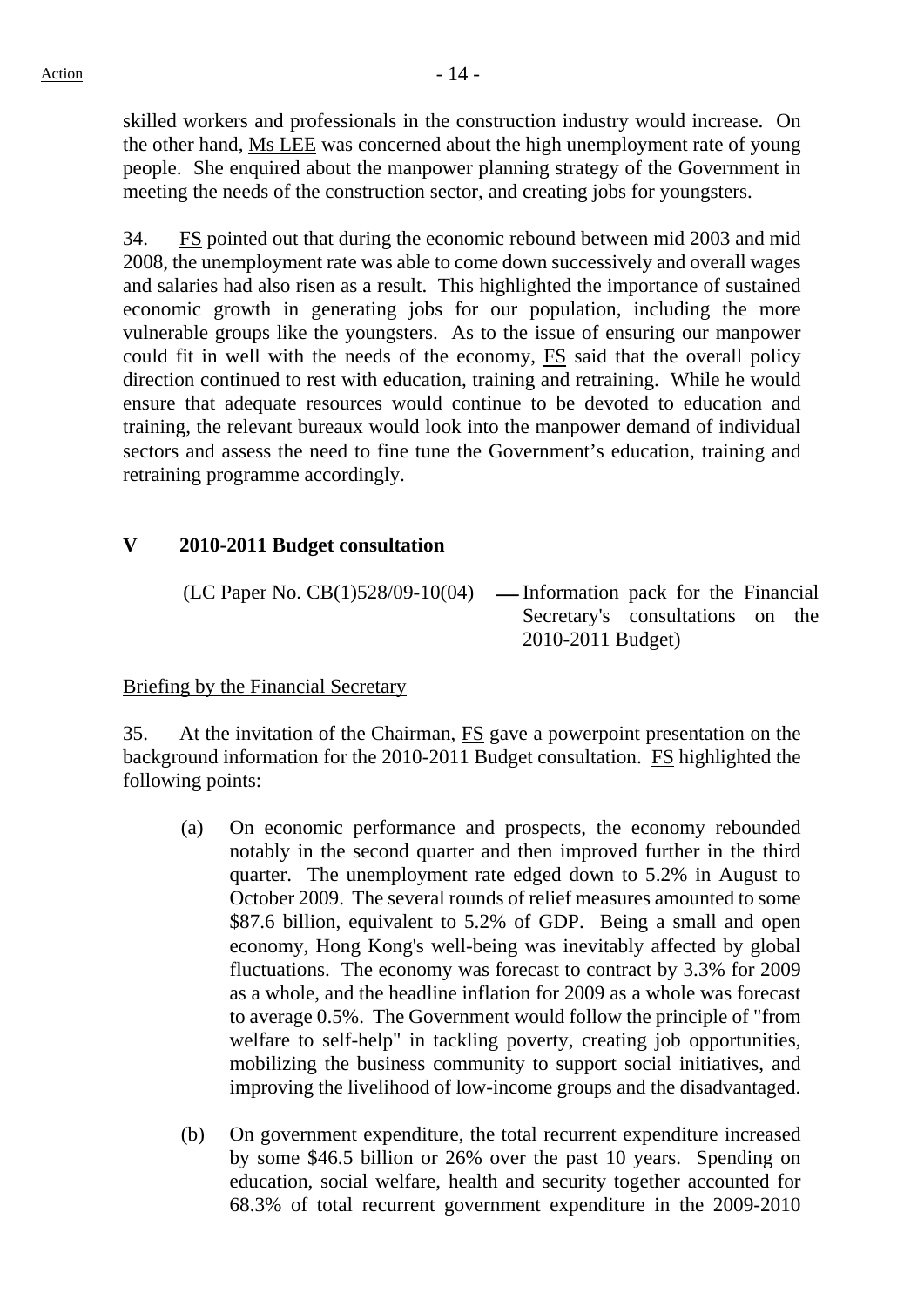Original Estimate. The Government had committed to increasing the share of health care expenditure to 17% of its recurrent expenditure by 2011-2012. The annual capital works expenditure was expected to stay at a very high level in the next few years, averaging some \$50 billion per year. In view of the rapid growth in infrastructure investment, the Government would monitor closely the construction industry's capacity and avoid bunching of projects that might cause tension in the supply of construction labour and contract price fluctuations.

- (c) On the revenue side, profits and salaries taxes were the major sources of government revenue, accounting for 40.6% of total government revenue in the 2009-2010 Original Estimate. This was followed by investment income which accounted for 12% of the total. The major revenue items were highly affected by the economic situation and had been volatile in the past years. The Government had to explore measures to cope with the challenges posed by the volatility of revenue income. In the year of assessment 2007-2008, the top 100 000 salaries taxpayers contributed 79.4% of the revenue from salaries tax. For the same year, about 72.6% of the revenue from profits tax was contributed by the top 1 200 taxpaying corporations.
- (d) On medium range forecast in the 2009-2010 Budget, government spending was projected to continue to increase for funding of capital works expenditure, and for provision of new or improved services to the public. The fiscal reserves was envisaged to be drawn down from \$500 billion in 2009-2010 to \$400 billion by the end of 2013-2014. Over a period of time, the Government needed to achieve fiscal balance and rebuild the reserves. The Government would aim to keep expenditure within the limits of revenues and keep expenditure growth commensurate with the growth of GDP.

#### Discussion

*Government revenue and the taxation system* 

36. Mr CHAN Kin-por opined that the simple and low taxation system was conducive to the competitiveness of Hong Kong as an international financial centre. Mr CHAN called on the Government to give due consideration to maintenance of Hong Kong's competitiveness in the region when devising measures to identify additional sources of revenue and/or broaden the tax base, notably in making changes to profits tax.

37. FS appreciated that the simple and low taxation system was an edge for Hong Kong in attracting investors and business enterprises, but this also gave rise to volatilities in revenue. Pointing out that a number of neighbouring economies had refined their taxation system recently, FS said that it was necessary for the Government to explore measures to strike a balance between maintaining the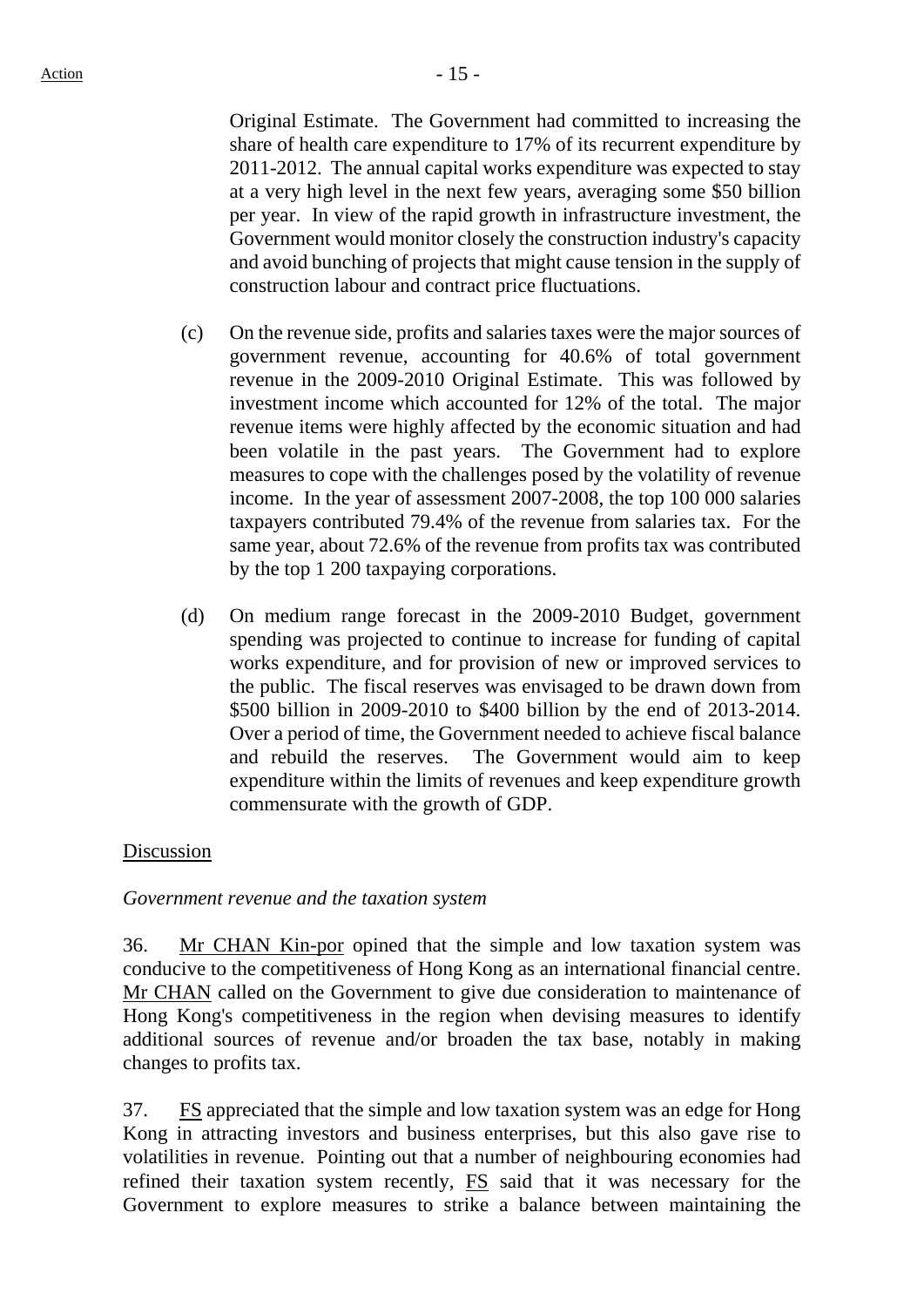competitiveness of Hong Kong's taxation system and generating adequate revenue to support the delivery of public services.

38. Mrs Regina IP said that apart from profits and salaries taxes, land premium and bets and sweeps tax had been two major sources of government revenue a decade ago. Revenue from the two latter taxes had dropped in the recent years due to the suspension of regular land auctions and increasing attraction of new casinos in Macao. In this connection, Mrs IP suggested the Government consider measures to increase revenue, e.g. imposing departure tax for visits to Macao. In exploring additional sources of revenue, Mrs IP proposed that consideration be given to new and innovative types of taxes, e.g. sin tax (i.e. indirect betting tax), or soda and obesity taxes (i.e. taxes on unhealthy food).

39. FS welcomed suggestions on new types of taxes and said that the Government would examine the ideas having regard to community responses. He advised that while revenue from land premium had been volatile over the past decade, the revenue from this source might exceed the Original Estimate in 2009-2010. As for the betting and sweeps tax, this normally constituted only an insignificant portion of the total government revenue. Given the cooperative relationship between the economies of Hong Kong and Macao, in particular in the tourist industry, the idea of reintroducing the departure tax for visits to Macao had to be examined in detailed. As to Mr WONG Kwok-hing's enquiry on the Goods and Services Tax, FS responded that having regard to the clear public views against the introduction of this new type of tax during the earlier consultation, the Government had no plan to pursue the issue.

40. Responding to Mrs Regina IP's concern about the investment return of the fiscal reserves placed with the Exchange Fund (EF), Permanent Secretary for Financial Services and the Treasury (Treasury) advised that under the existing fee arrangement, the fiscal reserves placed with EF would be paid an annual fee at a pre-determined rate fixed each year, based on the average returns of EF in the past six years.

41. Dr PAN Pey-chyou and Mr IP Wai-ming questioned whether it was necessary for Hong Kong to maintain the current low tax rates to compete with other economies. Pointing out the widening wealth gap in Hong Kong revealed by the Gini Coefficient, Dr PAN opined that the Government should review the taxation system, such as consider the introduction of more progressive tax rates. Dr PAN was also concerned that the Government's appointment of staff on non-civil service contract terms and delivery of public service through outsourcing arrangement had driven down the income of grassroot workers and aggravated the problem of disparity between the rich and the poor. Mr IP was of the view that the Government had put too much emphasis on maintenance of competitiveness of Hong Kong but neglected the benefits of grassroot workers. Despite creation of jobs through investment, Mr IP said that grassroot workers might not benefit from the economic growth if they could only get temporary and low-paid employments. Mr IP called on the Government to promote the sense of corporate social responsibilities in the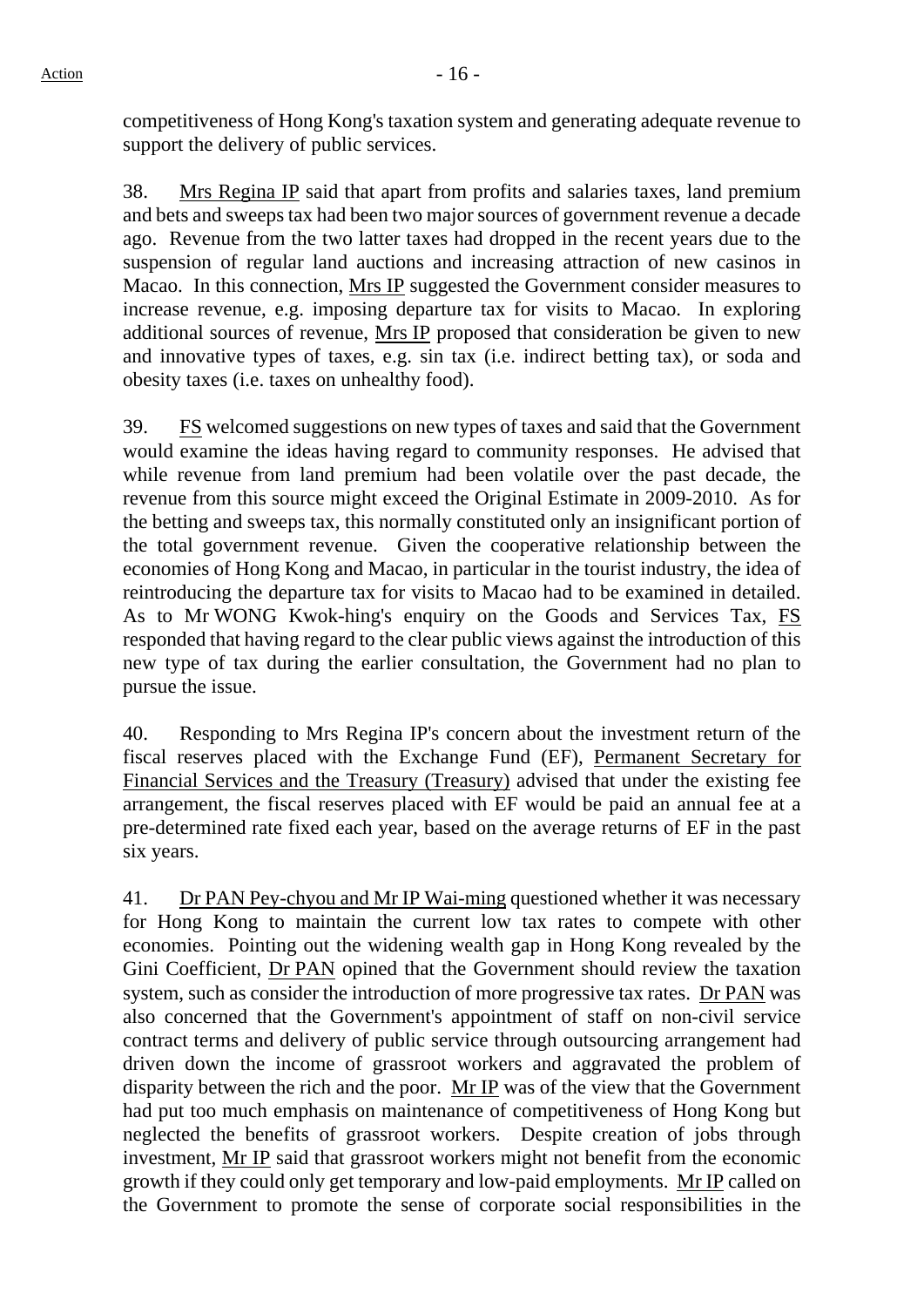enterprises, so that the workforce in general could share the fruit of economic growth.

42. In response, FS said that the Government was committed to building a caring society, and had devised various measures to relief the hardship as well as provide necessary assistance to those in need. In addition to relief measures, the Government had allocated considerable resources in areas such as education, vocational training, economic development and creation of job opportunities, with a view to facilitating upward social mobility and improving the standard of living for the community in general. Pointing out that some neighbouring economies had revised their tax rates to attract investors, FS said that the low and simple taxation system of Hong Kong was important for maintaining its competitiveness in the region. Moreover, imposing higher tax rates might not necessarily increase government revenue, given the keen competition in the region and the current global economic environment.

### *Measures to promote employment*

43. Referring to the Government's principle of "from welfare to self-help" in tackling poverty, Mr WONG Kwok-hing was concerned about the concrete measures to this end. In view of the rapid growth in infrastructure investment in the coming years, Mr WONG asked whether the Government would explore ways to encourage the project contractors to employ more local workers, especially those residing in remote districts such as Tin Shui Wai.

44. FS responded that the Government's overall strategy was to propel economic growth in order to facilitate employment and improve the standard of living of the population in general. He pointed out that along with the strong economic rebound after 2003, the labour market improved and the rate of unemployment reduced. On employment of workers by contractors of major infrastructure projects, FS advised that as a number of these projects would enter their construction peaks in the next few years, the annual capital works expenditure was expected to stay at a very high level and the jobs so created would benefit workers residing in different areas of the territory given the different locations of these projects.

45. Pointing out the recent trend for enterprises to offer temporary or short-term employments with rather mean pay packages, Mr LEE Wing-tat did not agree that the income and livelihood of the workforce in general would improve along with economic recovery and creation of jobs. Mr LEE observed that in the past decade, the income growth for lower-skilled workers had been extremely slow compared with that for senior managers/executives. Mr LEE was of the view that short-term relief measures for the low-income groups could not adequately address the problem facing lower-skilled workers. Hence, the Government should draw up long-term strategic measures in the Budget to tackle the problem of unemployment and working poverty, for example retirement protection for the workforce.

46. In response, FS said that statistics showed that many private enterprises had resumed recruitments, and the unemployment rate had dropped after stabilizing at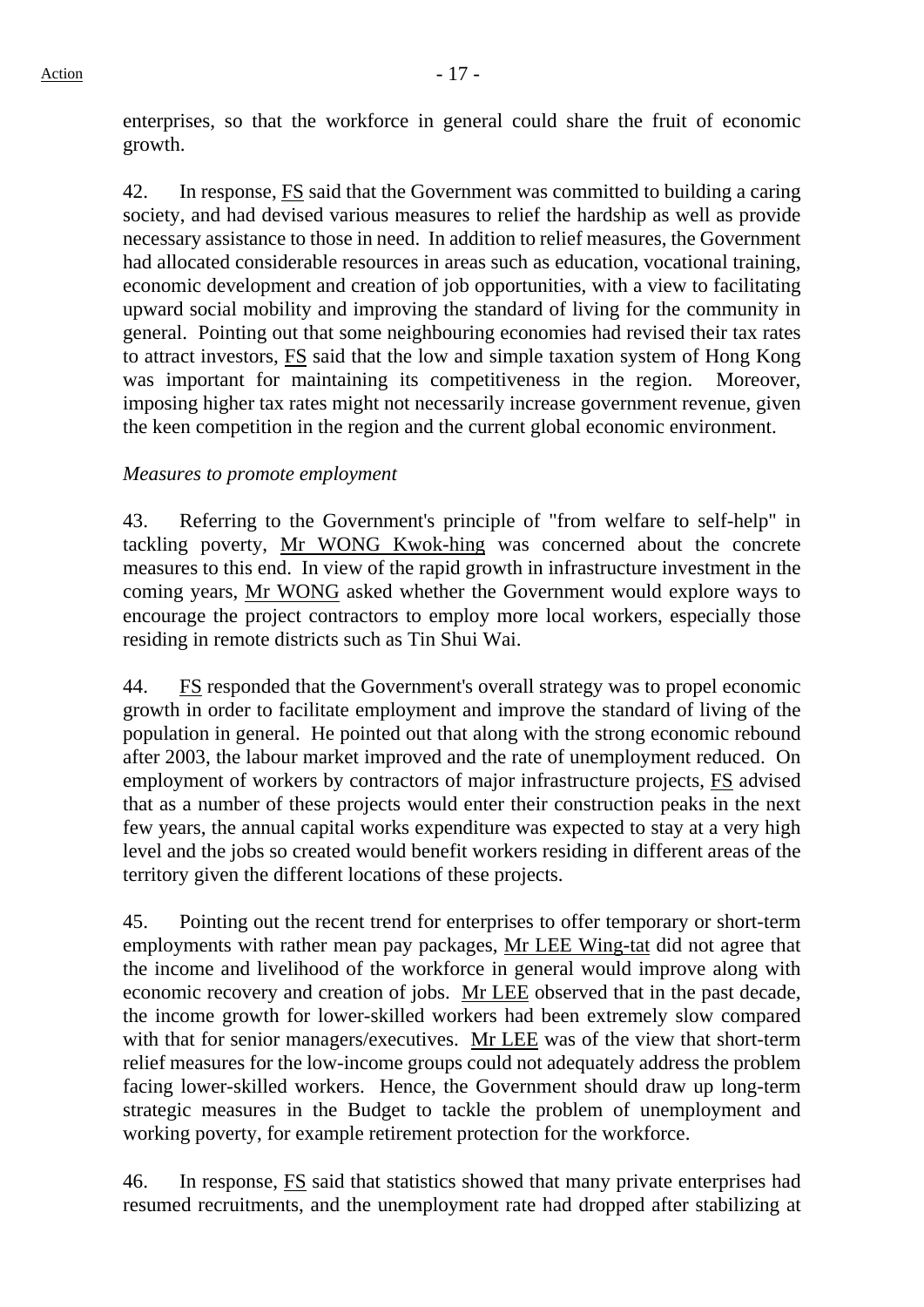5.4%. The Government aimed to formulate strategy to enhance a sustainable and diversified economic development, with a view to creating jobs and improving employment. Given that Hong Kong was under the process of transformation to a knowledge-based economy, demand for lower-skilled workers would be decreasing in the long run and therefore it was necessary to upgrade the skills of the workforce to cope with the changes. The Government would provide in the 2010-2011 Budget necessary resources requirements for implementation of policy initiatives in this regard.

47. Noting the potential for development of the six industries, Mr WONG Kwok-hing enquired about the resources to be allocated for and the number of jobs to be created from such development. Ms Starry LEE suggested that tax incentives, say in the form of tax breaks, could be offered to private enterprises to encourage investments in innovation and technology development in relation to the six industries.

48. Fost advised that the private sector part of the six industries currently contributed about 7% to 8% of GDP and employed around 350 000 workers (i.e. about 10% of the total workforce). While the Government saw great potential for development of the six industries, this would hinge on market responses and therefore it was hard to forecast the number of jobs so created in the coming years. The Government had been actively promoting the development of innovation and technology. In this connection, about \$200 million would be allocated to launch a "Research and Development Cash Rebate Scheme".

49. Ms Starry LEE opined that the Government should devise a long-term strategy to tackle the unemployment problem, targeting workers of different age groups and background. Ms LEE was particularly concerned about the unemployment problem among the youth population. She asked whether the Government would consider requesting private enterprises to offer more job opportunities to young people in return for the incentives/subsidies provided for development of the six industries. Referring to the difficulties faced by the women workers, Ms LEE suggested that measures such as child care services be provided to facilitate housewives with young children to rejoin the workforce and hence increase the household income of some low-income families.

50. FS stressed that measures to promote employment of youth workers had been put in place, with considerable resources allocated for provision of education and vocational training programmes to enhance their skills and knowledge to cope with the demand of a knowledge-based economy. To ensure that the training programmes offered would match the skills required in the market, the Vocational Training Council had conducted market surveys for the programme designs. As to the employment of female workers, **FS** pointed out that the female labour participation rate had been on the rise in the past years, showing a large percentage of female workers in the workforce. Various non-government organizations were providing quality and popular child care services across the territory and consideration could be given to further enhancing the services.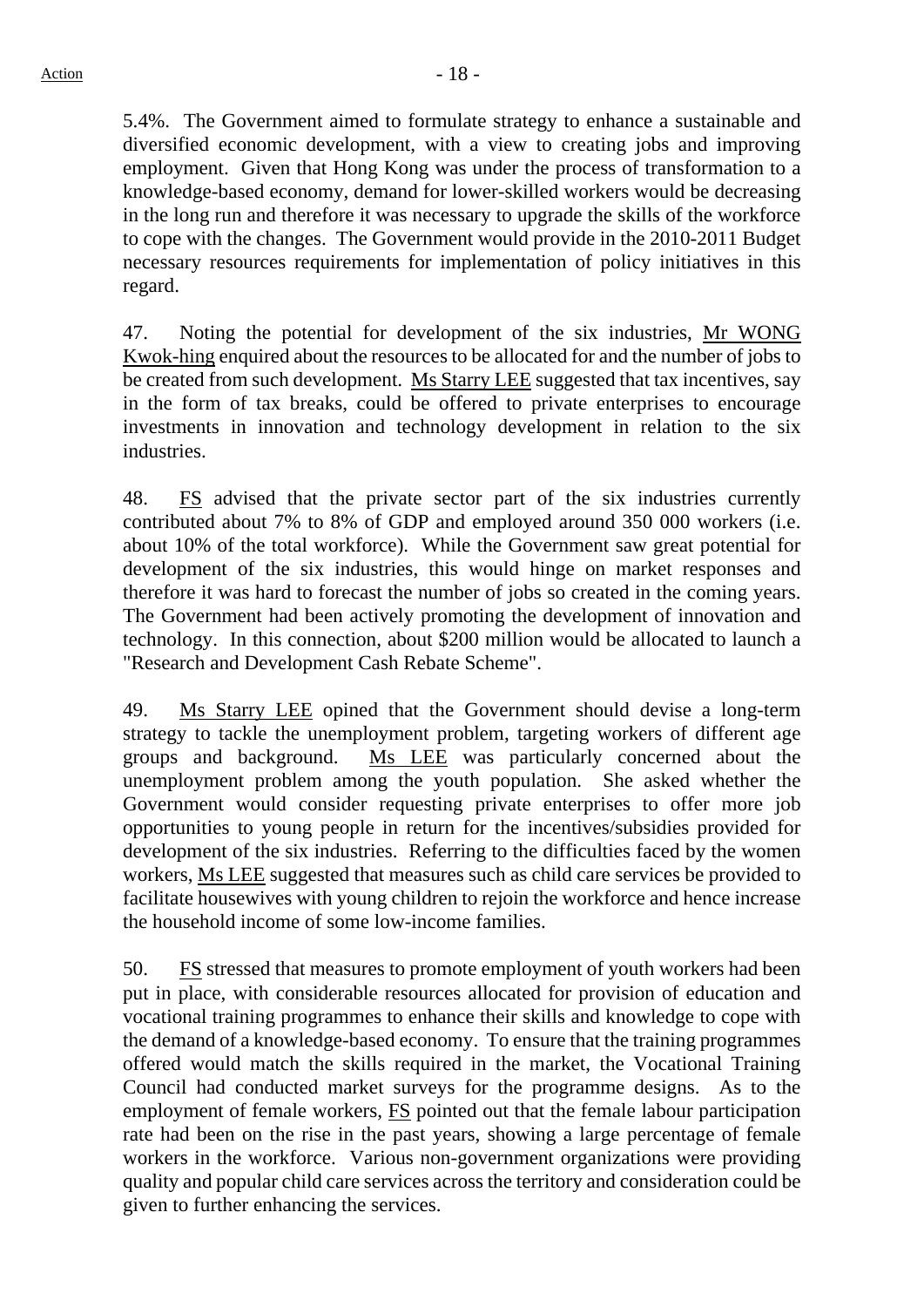# *Relief measures for the low-income households*

51. Noting that the Government was conducting a comprehensive review of the Transport Support Scheme (TSS), Mr WONG Kwok-hing requested continuation of the scheme. Mr WONG opined that this could relief the burden of high transport costs on low-income employers living in remote districts and encourage them to seek jobs or work across districts. Ms Starry LEE shared Mr WONG's concern and said that TSS should be extended to low-income employees in all districts. Mr WONG was also concerned about the residence requirement for recipients of the Old Age Allowance (OAA) and opined that the requirement should be relaxed or lifted to allow recipients to live outside Hong Kong.

52. FS noted Members' concerns about TSS and OAA. He said that the Secretary for Labour and Welfare, who oversaw these policy issues, had responded to questions on the issues at meetings of the Legislative Council (LegCo) and the relevant committees, and would maintain dialogue with Members and the relevant committees in this regard.

53. The Deputy Chairman opined that the Government should devise effective measures to tackle the problem of poverty in the long run, instead of deploying short-term relief measures to "hand out candies" to the needy. The Deputy Chairman opined that in formulating proposals in the Budget, FS should aim to assist the general public to walk out from the doldrums. For example, the Government should allocate more resources for development of local economy in the remote districts, say, by allocating funds for the development of social enterprises. The Deputy Chairman pointed out that there was an immediate need to expand certain social services, e.g. provision of subsidized residential care places for the elderly and the mentally ill.

54. FS appreciated the Deputy Chairman's view about the need for measures to tackle the problem of poverty in the long run. He advised that any measures in the 2010-2011 Budget should be targeted so that public resources would be put to the best use to meet the competing needs of the community in different policy areas. FS said that the Government was fully aware of the need to provide services to meet the imminent demand of different groups, such as the elderly and the mentally ill, and had devoted considerable resources for the purposes in the recent years. Continued efforts would be made to formulate policy initiatives in these areas. As to the development of local economy, FS said that plans were being made to facilitate the provision of job opportunities in relatively remote districts, for example, the plan to relocate the Government Offices in Wan Chai to other districts.

## *Retirement protection*

55. Noting that the expenditure on social welfare had increased by 49% in the past ten years, Mr CHAN Kin-por opined that the Government should review its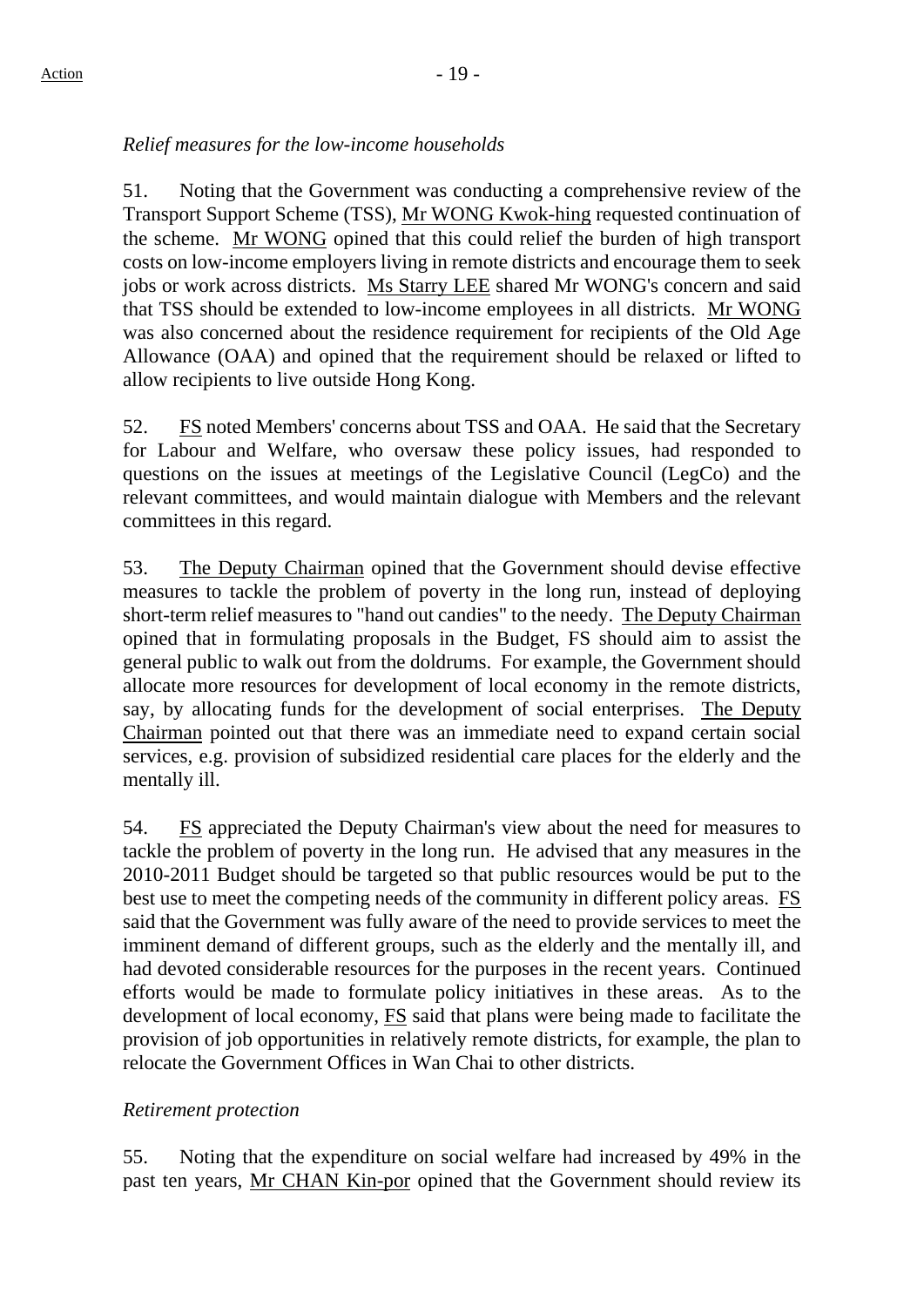policy on provision of comprehensive retirement protection, or the expenditure on social welfare would continue to escalate with the ageing population.

56. In response, FS said that the issue on comprehensive retirement protection had been a subject of public discussion for a long time, and the relevant policy bureau had conducted detailed studies on the issue. Under the existing Mandatory Provident Fund (MPF) System, employees would be able to withdraw the accrued benefits from the mandatory contribution at retirement age, and they were also encouraged to make voluntary contributions to save more for their retirement. An overall review of the retirement protection scheme for the population involved complicated policy issues which required detailed examination, to which the Government had no ready answer at present.

57. Mr IP Wai-ming opined that to enhance retirement protection for the workforce, consideration should be given to enhancing the existing MPF System. He suggested that in the upcoming review of the MPF System, consideration should be given to matters such as increasing the percentage of mandatory contributions and providing tax allowance for voluntary contributions. Mr IP also expressed concern about measures to increase employees' control of their MPF investments by allowing them to choose their MPF scheme trustees, and measures to reduce the level of fees and charges of MPF funds. In reply,  $\overline{FS}$  said that measures to improve the MPF System would be considered in the review to be conducted in 2010. The Administration and the Mandatory Provident Fund Schemes Authority would brief the Panel on Financial Affairs on the review in due course.

## *Promotion of green economy*

58. The Deputy Chairman opined that the Government should devise measures to promote the development of green economy and incorporate these in the budget proposals. He said that Members belonging to the Civic Party would give some suggestions in this regard. Mr KAM Nai-wai expressed a similar view. Referring to the policy initiatives of distributing cash coupons for compact fluorescent lamps and the promotion of electric vehicles, Mr KAM criticized the Government's lack of determination in the development of green economy. Mr KAM called on the Government to consider relevant proposals put forward by Members of the Democratic Party, including the introduction of natural gas power generators, provision of subsidies as incentive for conversion to environment friendly buses, and levying the vehicle registration fees based on the carbon emission level of the vehicles.

59. FS stressed that the Government attached importance to the promotion of green economy with a view to creating a quality living area for the population of Hong Kong. Efforts would be made to work out appropriate measures and views from Members and the public would be welcome. He noted that a number of the issues/suggestions raised by Members had been examined by the policy bureau, and the Secretary for the Environment would continue to explore the feasibility of the proposals in consultation with the relevant LegCo committees. FS stressed that the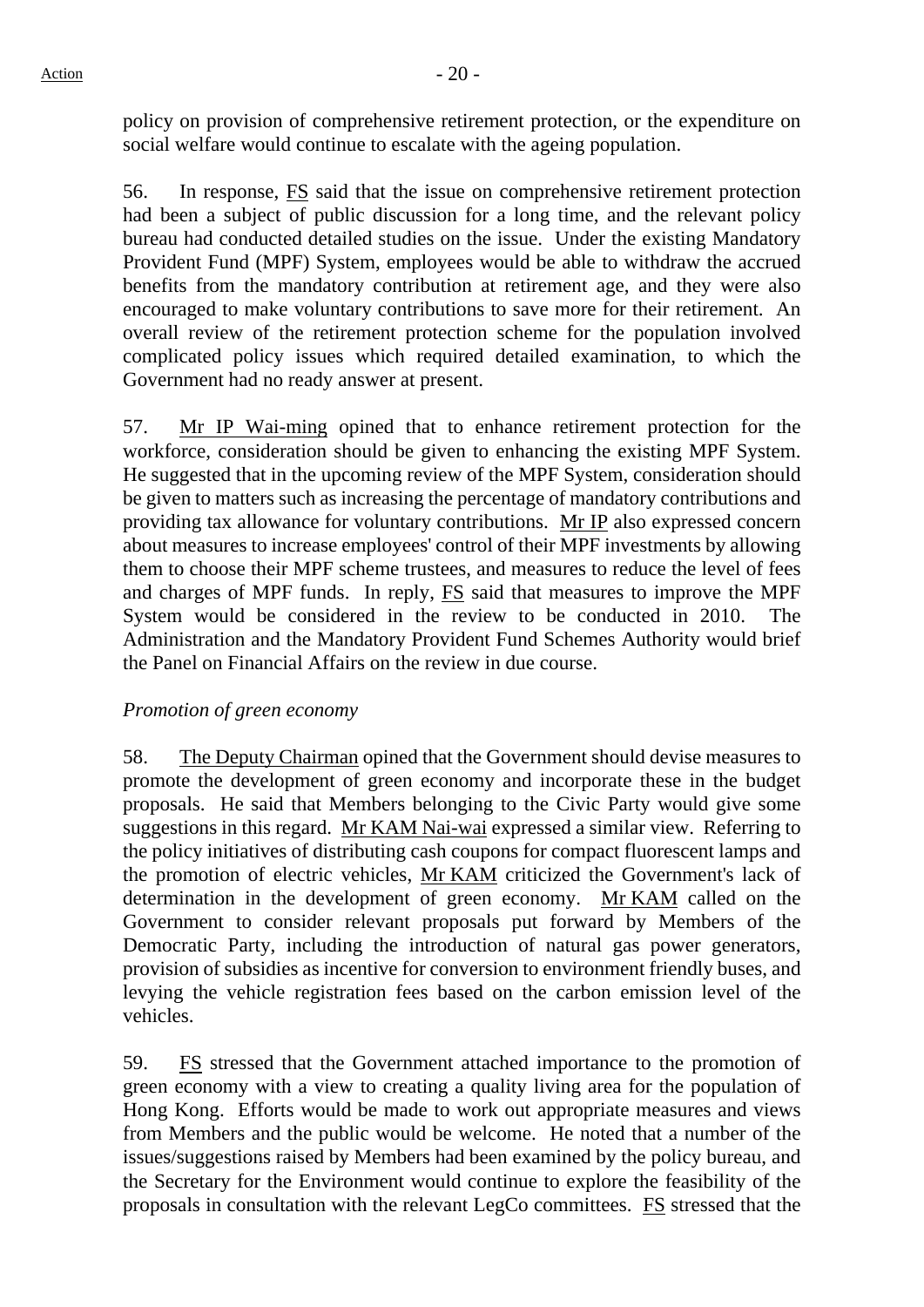Government would map out strategies to implement energy saving initiatives and promote a low carbon economy.

## *Outlook of the fiscal position*

60. Pointing out that the Government might not be able to achieve a balanced budget in 2010-2011, the Chairman was concerned about its commitment of increasing the share of health care expenditure to 17% of its recurrent expenditure in 2011-2012. The Chairman remarked that the Government should consider measures to alleviate the burden on healthcare spending, such as the provision of subsidies for the public to take out medical insurance.

61. FS said that based on the forecast released in the 2009-10 budget, a balanced budget would largely be achieved in 2013-2014, and during the interim, about \$100 billion would be drawn from the fiscal reserves to fund government expenditure. On healthcare spending, FS advised that as the share of spending would increase from 15% to 17% of the Government's recurrent expenditure by 2012, inevitably the allocation in terms of percentage to some other policy areas would have to be reduced and the Government would have to prioritize the use of public resources to meet changing needs. To address the issue of healthcare financing, the Food and Health Bureau was planning to consult the public on a financing option based on voluntary participation in 2010.

## **VI Review of corporate rescue procedure legislative proposals**

| $(LC$ Paper No. $CB(1)191/09-10(01)$ — Information note on public |                                     |  |  |  |
|-------------------------------------------------------------------|-------------------------------------|--|--|--|
|                                                                   | consultation on the review of       |  |  |  |
|                                                                   | corporate rescue procedure          |  |  |  |
|                                                                   | legislative proposals (with copy of |  |  |  |
|                                                                   | the consultation paper attached)    |  |  |  |
|                                                                   |                                     |  |  |  |

LC Paper No.  $CB(1)527/09-10$   $-$  Background brief on review of corporate rescue procedure legislative proposals prepared by the Legislative Council Secretariat)

## Briefing by the Administration

62. The Deputy Secretary for Financial Services and the Treasury (Financial Services)3 (DS(FS) briefed members on the legislative proposals for the corporate rescue procedure, by highlighting the salient points in the paper.

## Discussion

63. Mrs Regina IP recalled that when the previous legislative proposals on the corporate rescue procedure were scrutinized by the Legislative Council (LegCo)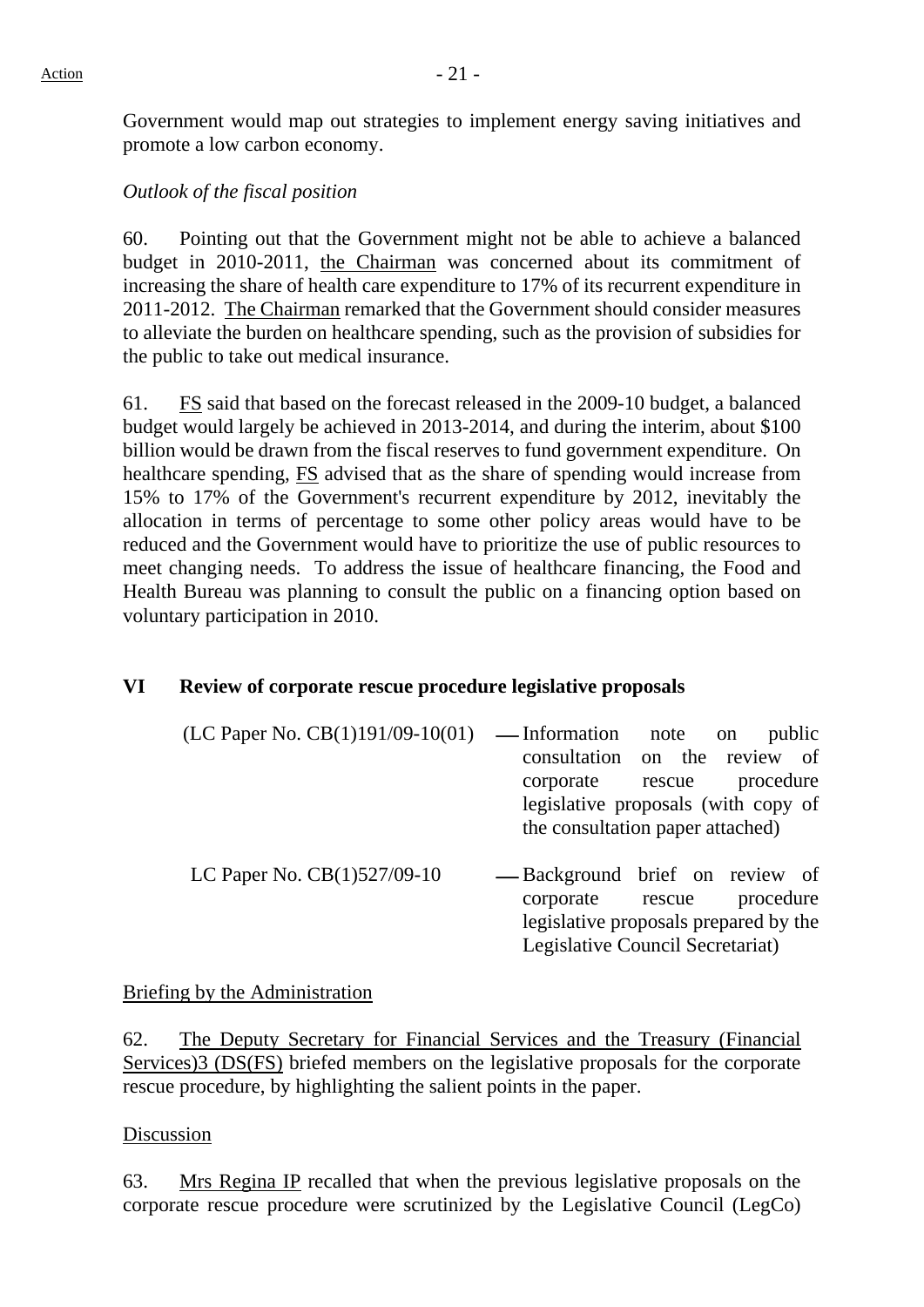back in 2000 and 2001, there were diverse views among stakeholders and the relevant bills had not been enacted eventually. Mrs IP pointed out that she was not convinced of the merits of the legislative proposals for the stakeholders, such as the business corporations, the employees and the creditors. Referring to the Administration's explanation that one of the reasons for not proposing to adopt the procedure under Chapter 11 of the United States Bankruptcy Code was the high cost with close court involvement, Mrs IP was of the view that the proposal of provisional supervision was also costly. Given that the majority of enterprises in Hong Kong were small and medium-sized enterprises (SMEs), Mrs IP doubted the need of the corporate rescue procedure, as SMEs in financial difficulties might not have the resources to go through the procedure. Mr IP Wai-ming said that Members belonging to the Hong Kong Federation of Trade Unions shared a similar view.

64. DS(FS) appreciated that while SMEs in financial difficulty might be relatively less likely to benefit from the corporate rescue procedure, the legislative proposals for the procedure aimed to provide an option to bridge the gap of the existing statutory and non-statutory arrangements for companies to survive through financial difficulty. DS(FS) advised that the provisional supervision and the moratorium proposed under the corporate rescue procedure would improve the chances of survival of corporations, as more time would be allowed for the provisional supervisors to work out the voluntary arrangement proposal for approval of the creditors. He assured members that interest of employees would be protected under the corporate rescue procedure by ensuring that their entitlements and rights would not be worse off than in the case of winding up. Preliminary consultation with the business sector indicated that the corporate rescue procedure could help corporations to tide over difficulties during financial crisis.

65. Mr WONG Kwok-hing was concerned about measures to protect the interest of employees during the proposed corporate rescue procedure, as it was quite common for corporations in liquidation to owe to their employees considerable amount of arrears of wages, severance payments and other statutory entitlements. In this connection, Mr WONG recalled that the bills for the introduction of corporate rescue procedure in 2000 and 2001 had not been enacted mainly due to the lack of a consensus among stakeholders on the treatment of employees' outstanding entitlements, and enquired whether the concerns raised could be fully addressed in the consultation proposals.

66. DS(FS) advised that the Administration attached importance to the settlement of employee's entitlements in the corporate rescue procedure and reiterated that the proposals in the consultation paper aimed to ensure that the treatment of employees' entitlements would not be worse off than in the liquidation scenario. In formulating the consultation proposals, the Administration had taken into consideration views of Members and stakeholders on the difficulties of a financially troubled corporation to provide sufficient funds in a trust account for settlement of all outstanding wages and statutory entitlements of employees before commencing the corporate rescue procedure. The Administration was consulting the public on various options to settle the outstanding entitlements, including the proposal put forward in 2003 of capping